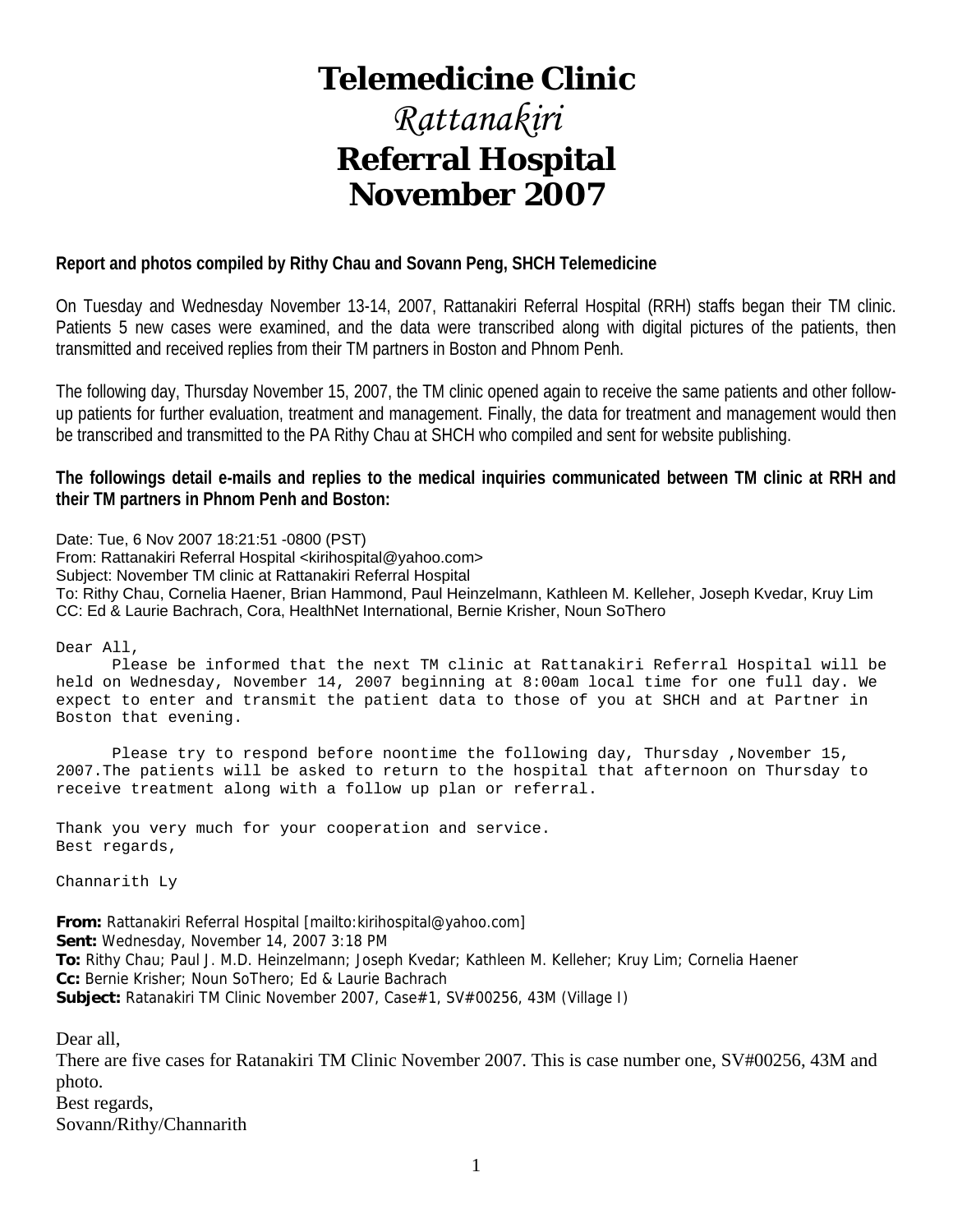

#### **Patient: SV#00256, 43M (Village I)**

**Chief Complaint:** swelling, Unable to retract the foreskin of penis x 2y

**HPI:** 43M, police, came to us complaining of swelling of glans and unable to retract the foreskin for 2y. He presented with symptoms of swelling, redness, pruritus, no discharge, he went to a private clinic, treated with some medicine (unknown name) but it didn't help him. He can normally pass urine, still presented with swelling, pruritus and unable to retract foreskin; he denied of mass, discharge, fever, weight loss, and sexual intercourse during these two years.

**PMH:** DMII with Chlorpropramide 250mg 1t po qd

**Family Hx:** Mother with HTN

**Social Hx:** drinking beer 4cans/d, no smoking, single

**Medication:** Chlorpropramide 250mg 1t po qd

**Allergies:** NKDA

**ROS:** no fever, no palpitation, on chest pain, no polyuria, no dysuria, no polyphagia, no edema, no cough, no weight loss, no numbness and tingling

**PE:** 

**Vital Signs: BP: 126/80 P: 96 R: 20 T: 36.5o C Wt: 54Kg**

**General:** Look stable

**HEENT:** No oropharyngeal lesion, pink conjunctiva, no thyroid enlargement, no lymph node palpable, no JVD.

**Chest:** CTA bilaterally, no crackle, no ronchi, HRRR, no murmur

**Abdomen:** Soft, no tender, no distension, (+) BS, no HSM, no surgical scar

**Extremity/Skin:** No edema, no rash, no lesion

**MS/Neuro:** MS+5/5, motor and sensory intact, DTRs +2/4

**Genitalia:** on the glans, swelling, no redness, no mass palpable, no pustule or vesicle, no discharge, couldn't retract foreskin because the end of foreskin is too small, normal urethral orifice **Lab/Studies done:** (On November 13, 2007)

RBS: 382mg/dl; UA: Protein trace, Gluc 4+

#### **Assessment:**

- 1. Phimosis
- 2. Balanitis?
- 3. DMII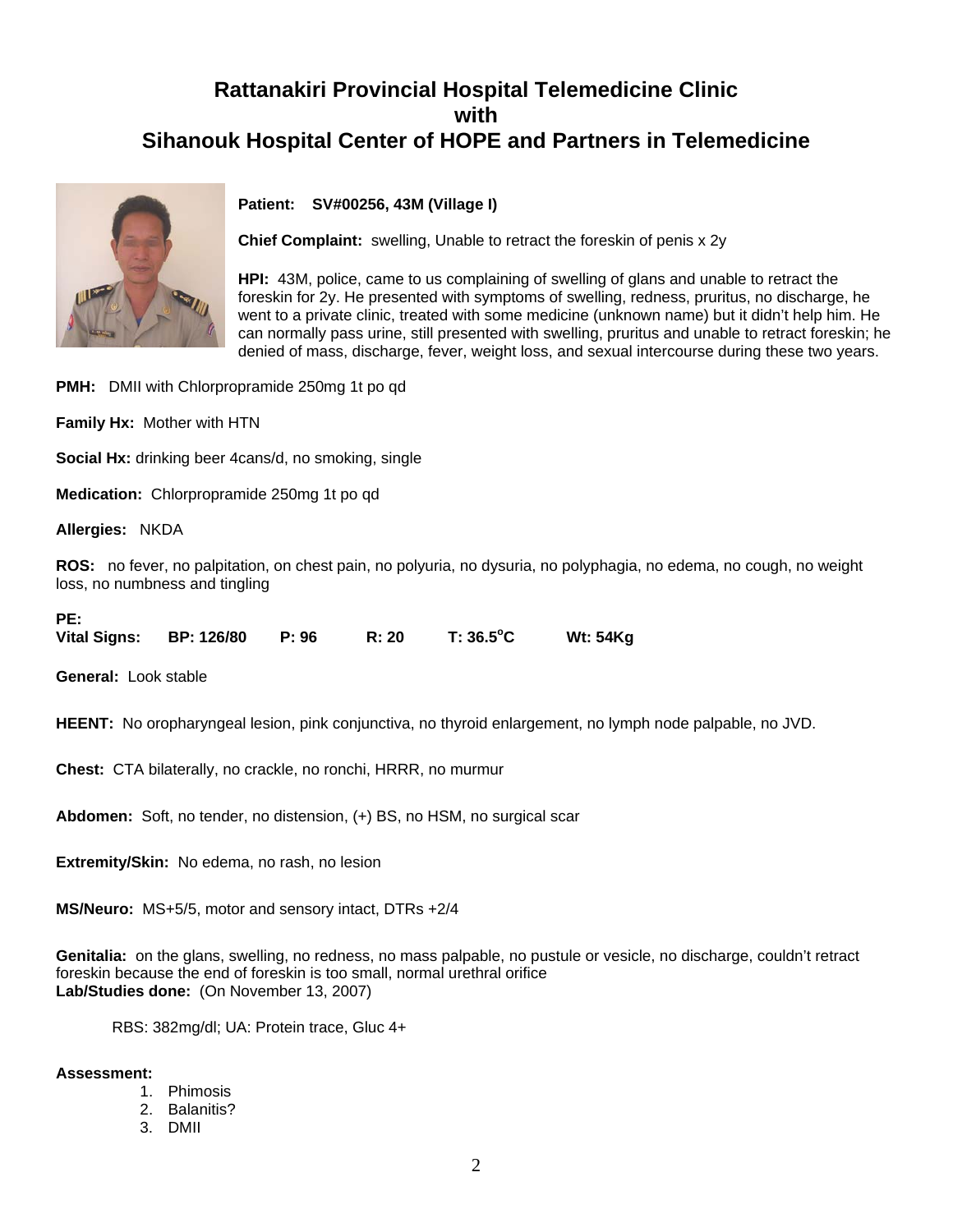#### **Plan:**

- 1. Fluconazole 100mg 1t po qd once
- 2. Naproxen 375mg 1t po bid for 15d
- 3. Paracetamol 500mg 1t po qid prn pain
- 4. Chlorpropramide 250mg 1t po bid for one month
- 5. Educate on diabetic diet, hypoglycemia sign, do regular exercise and foot care
- 6. Drinking alcohol cessation
- 7. Draw blood for CBC, Lyte, BUN, Creat, Gluc, and HbA1C at SHCH

#### **Comments/Notes: Do you agree with my assessment and plan?**

#### **Examined by: Nurse Sovann Peng Date: November 13, 2007**

Please send all replies to [kirihospital@yahoo.com](mailto:kirihospital@yahoo.com) and cc: to tmed rithy@online.com.kh . The information transmitted in this e-mail is intended only for the person or entity to which it is addressed and may contain confidential and/or privileged *material. Any review, retransmission, dissemination or other use of or taking of any action in reliance upon, this information by persons or entities other than the intended recipient is prohibited. If you received this e-mail in error, please contact the sender and delete material from any computer.*

**From:** Lim kruy [mailto:kruylim@yahoo.com] **Sent:** Wednesday, November 14, 2007 3:44 PM

**To:** Rattanakiri Referral Hospital; Rithy Chau; Paul J. M.D. Heinzelmann; Joseph Kvedar; Kathleen M. Kelleher; Cornelia Haener

**Cc:** Bernie Krisher; Noun SoThero; Ed & Laurie Bachrach

**Subject:** Re: Ratanakiri TM Clinic November 2007, Case#1, SV#00256, 43M (Village I)

Dear Sovann and Rithy,

I do agree with you plan. One question Why you put him on Single dose of Fluconazole

Regards

Kruy

**From:** cornelia\_haener [mailto:cornelia\_haener@online.com.kh]

**Sent:** Wednesday, November 14, 2007 10:22 PM

**To:** 'Rattanakiri Referral Hospital'; 'Rithy Chau'; 'Paul J. M.D. Heinzelmann'; 'Joseph Kvedar'; 'Kathleen M. Kelleher'; 'Kruy Lim'

**Cc:** 'Bernie Krisher'; 'Noun SoThero'; 'Ed & Laurie Bachrach'

**Subject:** RE: Ratanakiri TM Clinic November 2007, Case#1, SV#00256, 43M (Village I)

Dear all,

This patient would clearly benefit from a circumcision and histology of the specimen. We need to keep in mind that he could have an underlying penile cancer as well. It is very common in this age group. Kind regards Cornelia

**From:** Fang, Leslie S.,M.D. **Sent:** Thursday, November 15, 2007 2:06 PM **To:** Fiamma, Kathleen M. **Subject:** RE: Ratanakiri TM Clinic November 2007, Case#1, SV#00256, 43M (Village I)

Agree completely Probable ballanitis related to type II DM Need to control blood sugars and treat ballanitis Les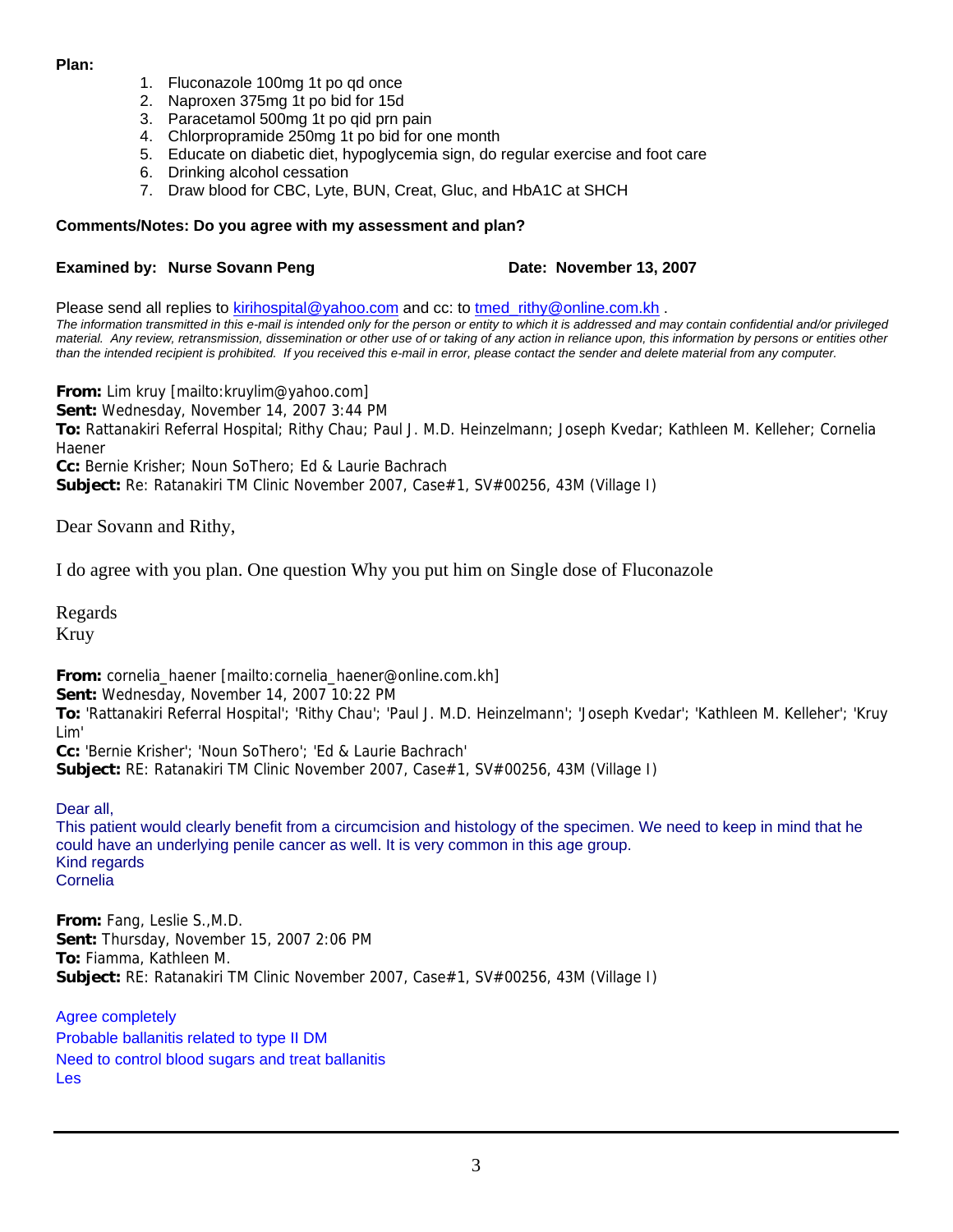**From:** Rattanakiri Referral Hospital [mailto:kirihospital@yahoo.com] **Sent:** Wednesday, November 14, 2007 4:43 PM **To:** Rithy Chau; Paul J. M.D. Heinzelmann; Joseph Kvedar; Kathleen M. Kelleher; Kruy Lim; Cornelia Haener **Cc:** Bernie Krisher; Noun SoThero; Ed & Laurie Bachrach **Subject:** Ratanakiri TM Clinic November 2007, Case#2, KS#00257, 30F (Village IV)

Dear all,

This is case number 2, KS#00257, 30F and photo.

Best regards, Sovann/Rithy/Channarith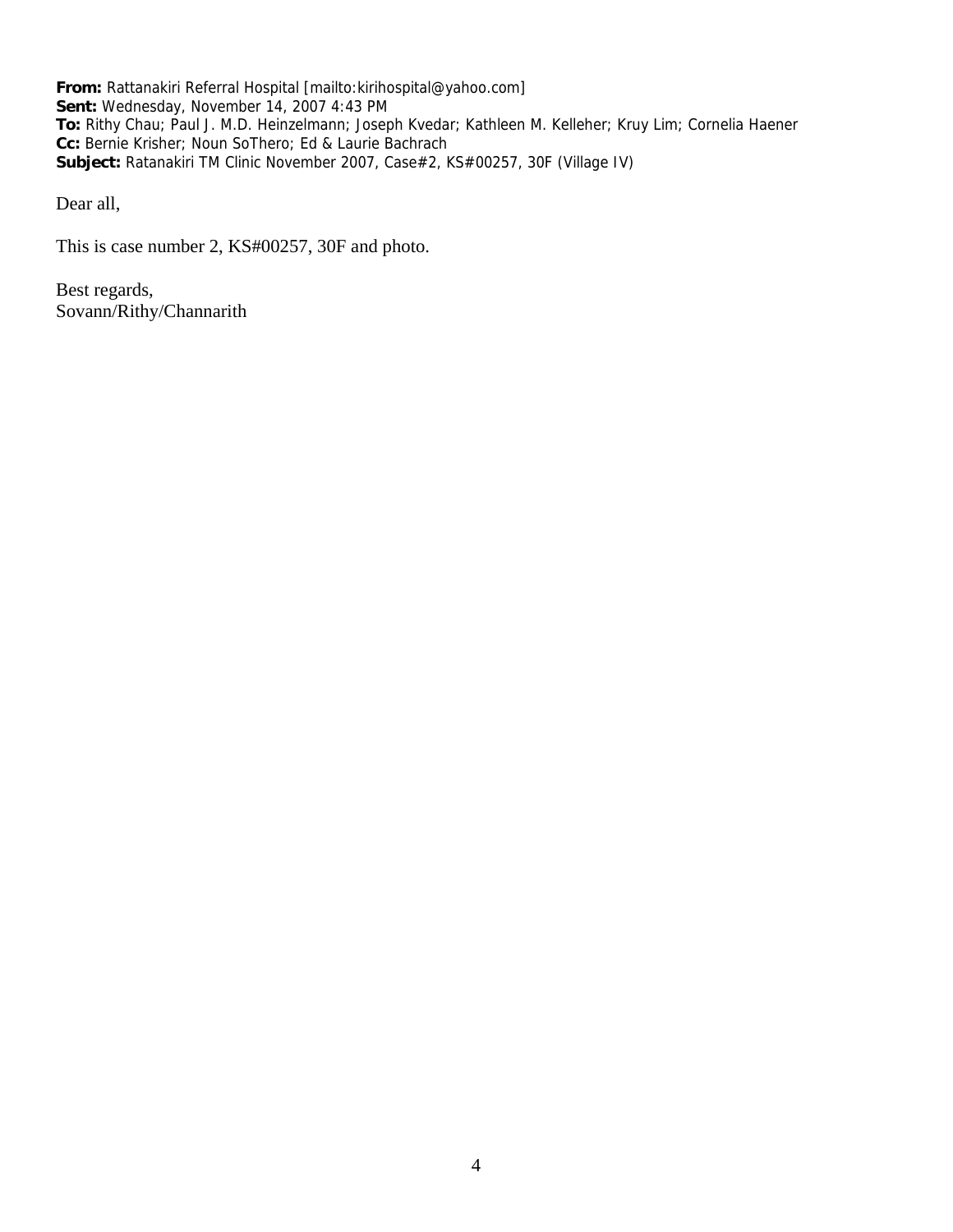

**Patient: KS#00257, 30F (Village IV)**

**Chief Complaint:** Left breast mass for 2 months

**HPI:** 30F, housewife, come to us complaining of left breast mass for 2 months. One month after she gave her delivery, she presented with symptoms of pain, redness on left breast, fever, no nipple retraction, she bought some medicine from pharmacy for a few days then she noticed a firm mass with sharp pain radiated to scapular, swelling, redness. She still feed her baby with that breast. She denied of multiple mass, lymph node, weight loss, trauma.

**PMH:** No past surgical history

**Family Hx:** Mother with HTN, DMII, VHD, no family history of cancer

**Social Hx:** No smoking, drinking alcohol-traditional medicine during delivery, 3 children with 3 months baby

**Medication:** Traditional medicine

**Allergies:** NKDA

**PE:** 

**ROS:** History of using injection contraceptive x 6 months, oral contraceptive, no menstrual period

| .                   |                  |       |       |                  |                 |
|---------------------|------------------|-------|-------|------------------|-----------------|
| <b>Vital Signs:</b> | <b>BP: 98/60</b> | P: 96 | R: 20 | $T: 37^{\circ}C$ | <b>Wt: 47Kg</b> |

**General:** Look stable

**HEENT:** No oropharyngeal lesion, pink conjunctiva, no thyroid enlargement, no neck lymph node palpable, no JVD.

**Chest:** CTA bilaterally, no crackle, no ronchi, HRRR, no murmur

**Breast:** left breast mass 4 x 5cm, firm, smooth, mobile, regular border, mild tender, no nipple retraction, no axillary lymph node

**Abdomen:** Soft, no tender, no distension, (+) BS, no HSM, no surgical scar

**Extremity/Skin:** No edema, no rash, no lesion

**MS/Neuro:** MS+5/5, motor and sensory intact, DTRs +2/4

**Lab/Studies done:** (November 13, 2007)

Breast mass Ultrasound attached

#### **Assessment:**

- 1. Left mastitis
- 2. Left breast mass



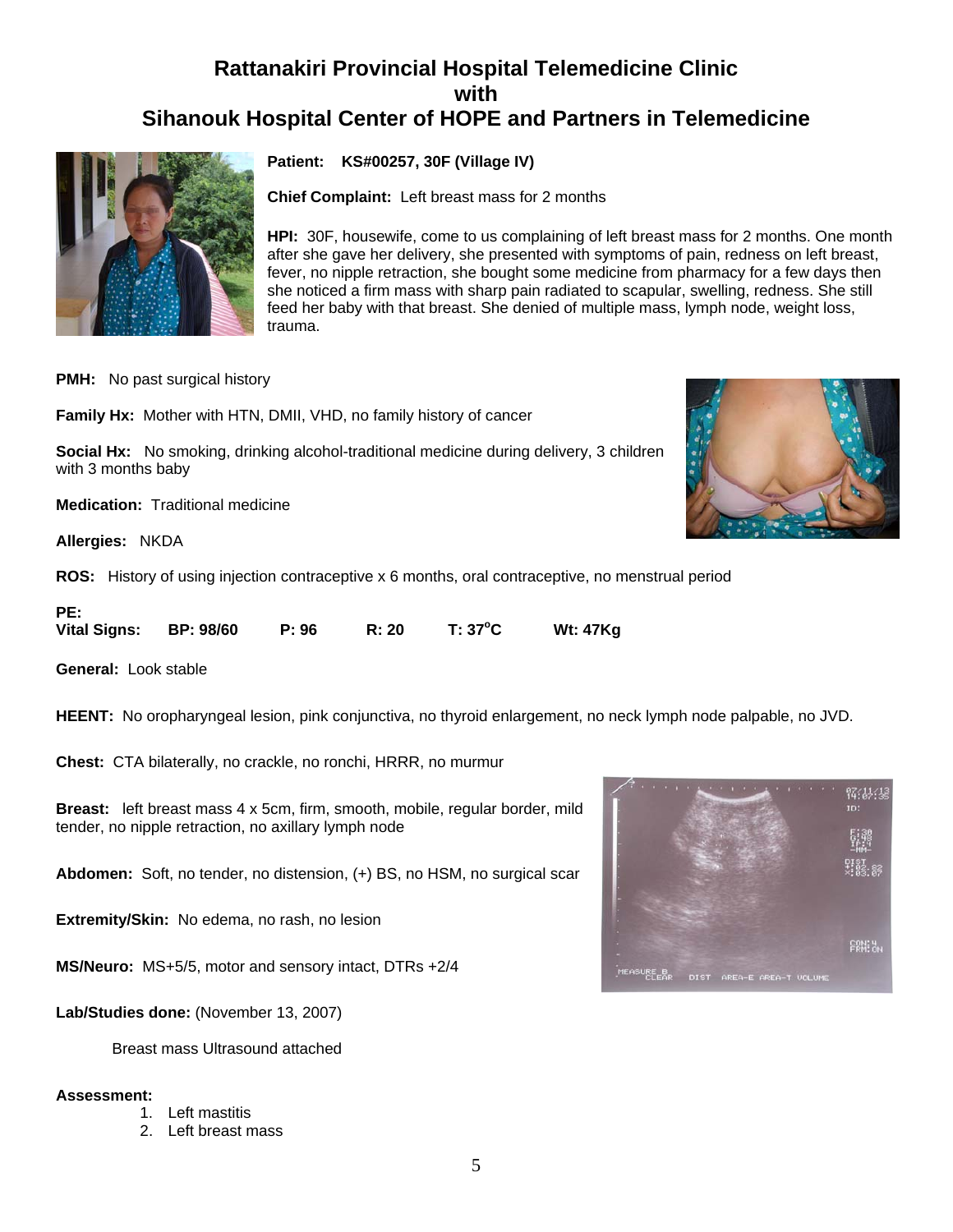#### **Plan:**

- 1. Cephalexin 250mg 2t po tid for 10d
- 2. Naproxen 375mg 1t po bid for one month
- 3. Paracetamol 500mg 1t po qid prn pain

#### **Comments/Notes: Do you agree with my assessment and plan?**

#### **Examined by: Nurse Sovann Peng Date: November 13, 2007**

Please send all replies to [kirihospital@yahoo.com](mailto:kirihospital@yahoo.com) and cc: to [tmed\\_rithy@online.com.kh](mailto:tmed_rithy@bigpond.com.kh) . *The information transmitted in this e-mail is intended only for the person or entity to which it is addressed and may contain confidential and/or privileged material. Any review, retransmission, dissemination or other use of or taking of any action in reliance upon, this information by persons or entities other than the intended recipient is prohibited. If you received this e-mail in error, please contact the sender and delete material from any computer.*

**From:** cornelia\_haener [mailto:cornelia\_haener@online.com.kh] **Sent:** Wednesday, November 14, 2007 10:19 PM **To:** 'Rattanakiri Referral Hospital'; 'Rithy Chau'; 'Paul J. M.D. Heinzelmann'; 'Joseph Kvedar'; 'Kathleen M. Kelleher'; 'Kruy Lim' **Cc:** 'Bernie Krisher'; 'Noun SoThero'; 'Ed & Laurie Bachrach' **Subject:** RE: Ratanakiri TM Clinic November 2007, Case#2, KS#00257, 30F (Village IV)

#### Dear all,

As DDx, it could be an accumulation of milk due to duct obstruction. It might be good to encourage the mother to feed the baby with the other breast and try to empty the other breast by manual massage for a few days. If the mass gets bigger and more fluctuant, I would suggest puncture. I&D only if clear pus collection.

Kind regards Cornelia

From: Paul Heinzelmann [mailto:paul.heinzelmann@gmail.com] Sent: Thursday, November 15, 2007 1:14 AM To: Fiamma, Kathleen M.; kirihospital@yahoo.com; tmed\_rithy@online.com.kh Subject: Patient: KS#00257, 30F (Village IV)

Dear Sovann,

As you noted, her history and symptoms suggest mastitis. Blocked milk ducts can lead to this – early stage is mild discomfort, but can become infected in which case this results in redness, warmth and tenderness to the touch and fever. In the photo, her L breast appears slightly redder than the R. Cephalexin is appropriate for this. If infected, 1/10 turn into an abscess which may require I&D.

Massage and heat are also recommended to encourage milk flow in the affected breast, and although it may be uncomfortable, it is generally OK to continue breastfeeding as well.

Tylenol for pain may be helpful.

Best, Paul Heinzelmann, MD

**From:** Rattanakiri Referral Hospital [mailto:kirihospital@yahoo.com] **Sent:** Wednesday, November 14, 2007 4:49 PM **To:** Rithy Chau; Paul J. M.D. Heinzelmann; Joseph Kvedar; Kathleen M. Kelleher; Kruy Lim **Cc:** Bernie Krisher; Noun SoThero; Ed & Laurie Bachrach **Subject:** Ratanakiri TM Clinic November 2007, Case#3, SS#00258, 61F (Village III)

Dear all, This is case number 3, SS#00258, 61F and photo. Best regards, Sovann/Rithy/Channarith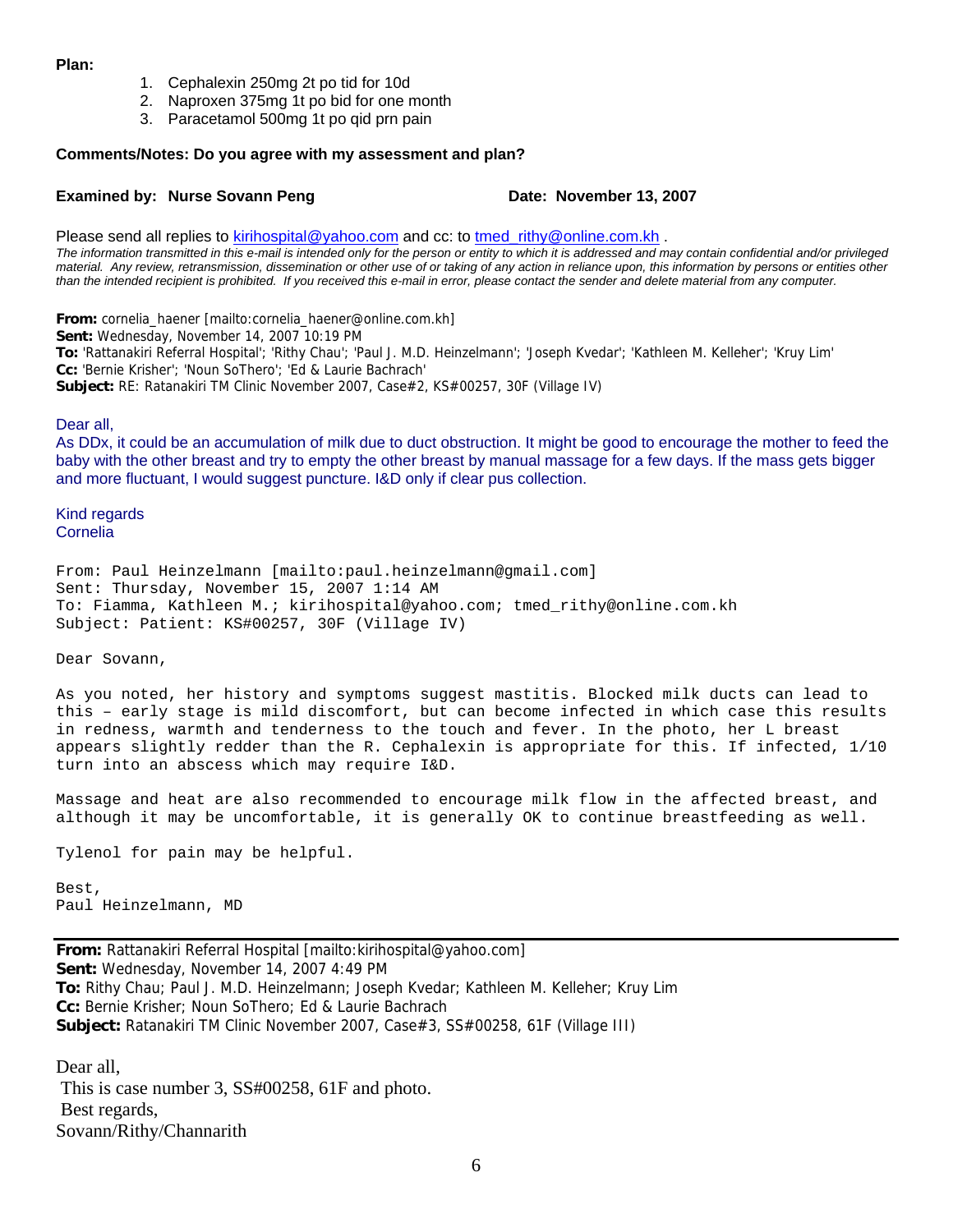

**Patient: SS#00258, 61F (Village III)**

**Chief Complaint:** Fatigue and dizziness x 1y

**HPI:** 61F came to us complaining of fatigue and dizziness x 1y. She presented with the symptoms of fatigue and dizziness, blurred vision, palpitation, polydypsia, and polyuria and weight loss, she didn't seek medical care and only took traditional medication, but she still presented with the same symptoms. In last two moths, she had the blood test for glucose, It was high and bought Chlopropramide 250mg 2t qd. She got better but the symptoms still presented for sometime so she come to us for consultation. She denied of fever, cough, SOB, chest pain, GI problem, hematuria, dysuria, numbness/tingling, edema.

| <b>PMH:</b> Unremarkable                                                                                  |
|-----------------------------------------------------------------------------------------------------------|
| Family Hx: None                                                                                           |
| <b>Social Hx:</b> No alcohol drinking, no smoking                                                         |
| Medication: Chlorpropramide 250mg 2t qd and traditional medication                                        |
| Allergies: NKDA                                                                                           |
| <b>ROS:</b> Unremarkable                                                                                  |
| PE:<br>T: 36.5°C<br>Vital Signs: BP: 120/60 P: 97 R: 20<br><b>Wt: 45Kg</b>                                |
| General: Look stable                                                                                      |
| HEENT: No oropharyngeal lesion, pink conjunctiva, no thyroid enlargement, no lymph node palpable, no JVD. |

**Chest:** CTA bilaterally, no crackle, no ronchi, HRRR, no murmur

**Abdomen:** Soft, no tender, no distension, (+) BS, no HSM, no surgical scar

**Extremity/Skin:** No edema, no rash, no lesion

**MS/Neuro:** MS+5/5, motor and sensory intact, DTRs +2/4

**Lab/Studies done:** (on November 13, 2007) RBS : 227mg/dl UA: normal

**Assessment:**

1. DMII

#### **Plan:**

1. Chlorpropramide 250mg 2t po qd for one month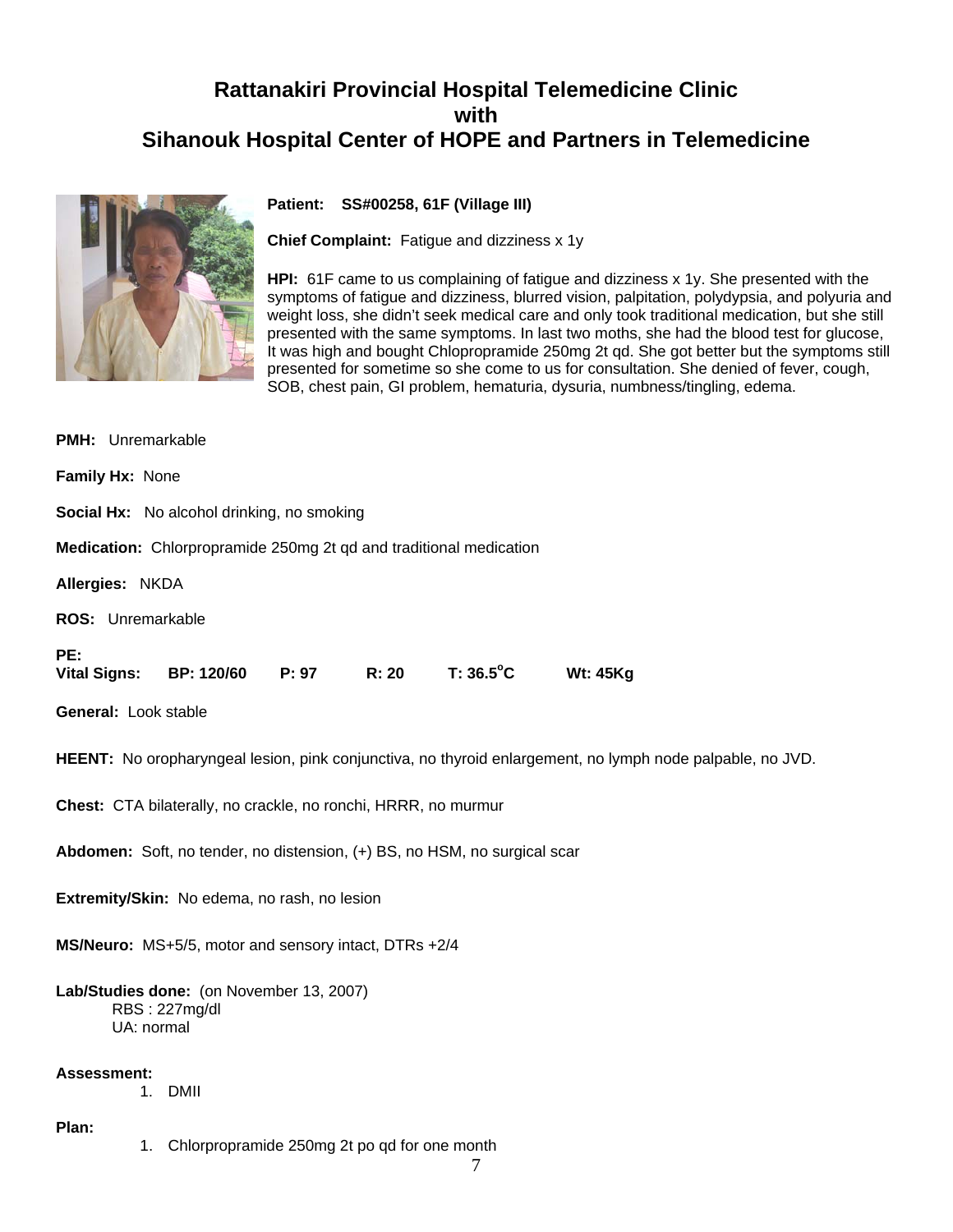- 2. Captopril 25mg 1/4t po qd for one month
- 3. ASA 300mg 1/4t po qd for one month
- 4. Educate on diabetic diet, hypoglycemia sign, do regular exercise, foot care
- 5. Draw blood for CBC, Lyte, BUN, Creat, Gluc, and HbA1C at SHCH

#### **Comments/Notes: Do you agree with my assessment and plan?**

**Examined by: Nurse Sovann Peng Date: November 13, 2007** 

Please send all replies to [kirihospital@yahoo.com](mailto:kirihospital@yahoo.com) and cc: to [tmed\\_rithy@online.com.kh](mailto:tmed_rithy@bigpond.com.kh) . *The information transmitted in this e-mail is intended only for the person or entity to which it is addressed and may contain confidential and/or privileged material. Any review, retransmission, dissemination or other use of or taking of any action in reliance upon, this information by persons or entities other than the intended recipient is prohibited. If you received this e-mail in error, please contact the sender and delete material from any computer.*

**No answer reply** 

**From:** Rattanakiri Referral Hospital [mailto:kirihospital@yahoo.com] **Sent:** Wednesday, November 14, 2007 4:54 PM **To:** Rithy Chau; Paul J. M.D. Heinzelmann; Joseph Kvedar; Kathleen M. Kelleher; Kruy Lim; Cornelia Haener **Cc:** Bernie Krisher; Noun SoThero; Ed & Laurie Bachrach **Subject:** Ratanakiri TM Clinic November 2007, Case#4, CK#00259, 35F (Phnom Kok Village)

Dear all,

This is case number 4, CK#00259, 35F and photos.

Best regards, Sovann/Rithy/Channarith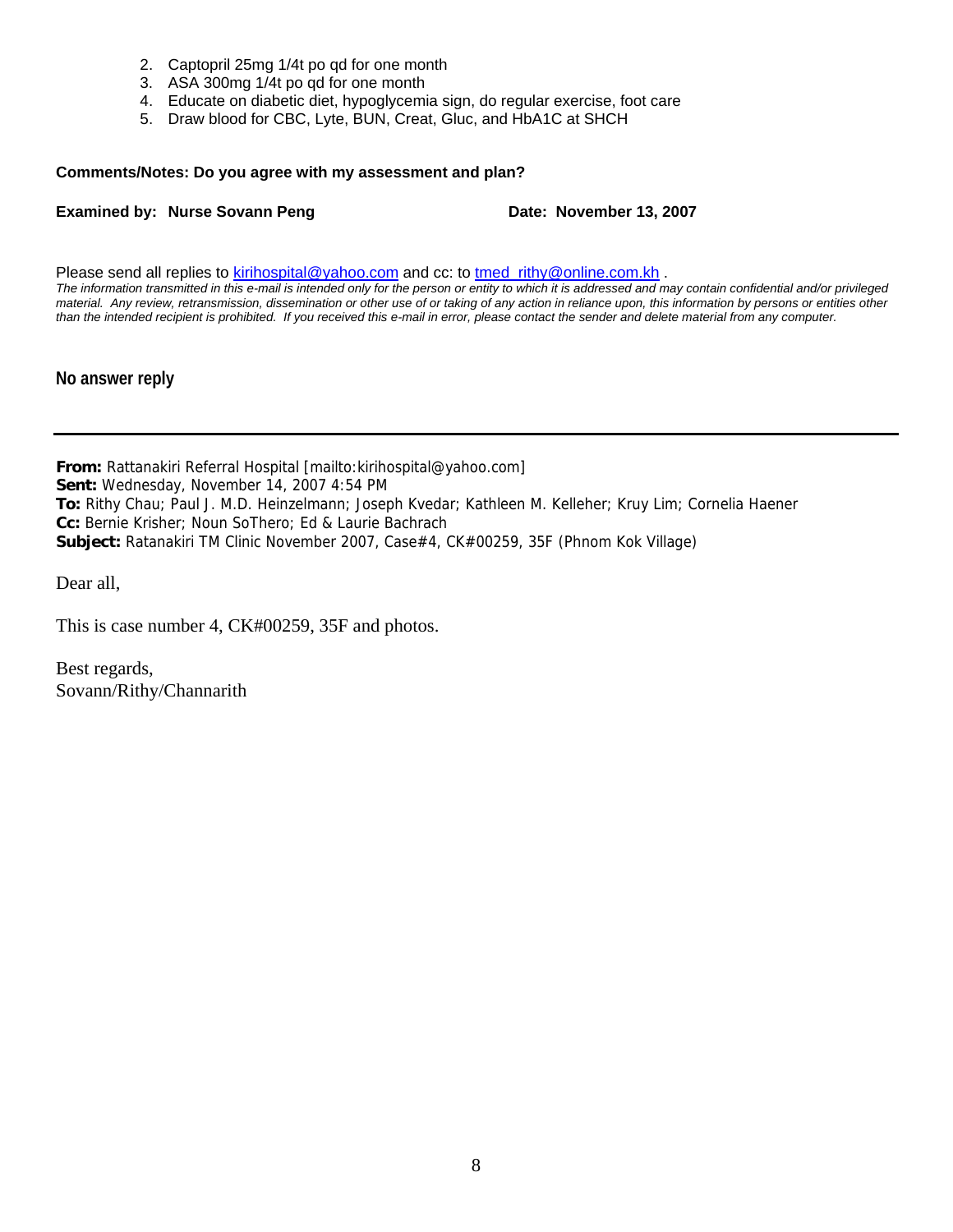

**Chief Complaint:** Right breast mass x 1y

**HPI:** 35F, housewife, came to us complaining of right breast mass for 1y. She presented with a mass about a thump size with sharp pain, swelling, redness, fever, no nipple retraction, discharge, she went to provincial hospital and treated her with some medicine (unknown name) for a few days, and also apply with herbal traditional medicine but she still presented with above symptoms. One month later she went to Phnom Penh and diagnosed her with

breast abcess, and do incision and drainage. She got better with symptoms but feel a mass on that breast, pain with radiation to scapular, and a lymph node on right armpit. She denied of developing size of the mass, weight loss.

**PMH:** February 28, 2007, incision and drainage of breast Abcess

**Family Hx:** No family history of cancer

**Social Hx:** no smoking, no alcohol drinking

**Medication:** Traditional medicine

**Allergies:** NKDA

**ROS:** Use injection contraceptive for 3months then change to oral contraceptive for 2y, and stop 1y, regular menstrual period, no cough, no palpitation, no chest pain, no GI complaint, no polyuria, no dysuria, no edema

#### **PE:**

| <b>Vital Signs:</b> | <b>BP: 112/60</b> | P: 86 | R: 20 | $T: 37^{\circ}$ C | <b>Wt: 48Kg</b> |
|---------------------|-------------------|-------|-------|-------------------|-----------------|
|                     |                   |       |       |                   |                 |

**General:** Look stable

**HEENT:** No oropharyngeal lesion, pink conjunctiva, no thyroid enlargement, no neck lymph node palpable, no JVD.

**Chest:** CTA bilaterally, no crackle, no ronchi, HRRR, no murmur

**Breast:** on right breast, mass 3 x 5 cm, soft, smooth, regular border, mobile, mild tender, no nipple retraction, old scar, one small lymph node on right axillary

**Abdomen:** Soft, no tender, no distension, (+) BS, no HSM, no surgical scar

**Extremity/Skin:** No edema, no rash, no lesion

**MS/Neuro:** MS+5/5, motor and sensory intact, DTRs +2/4

**Lab/Studies done:** (On November 13, 2007)

Right breast mass Ultrasound attached



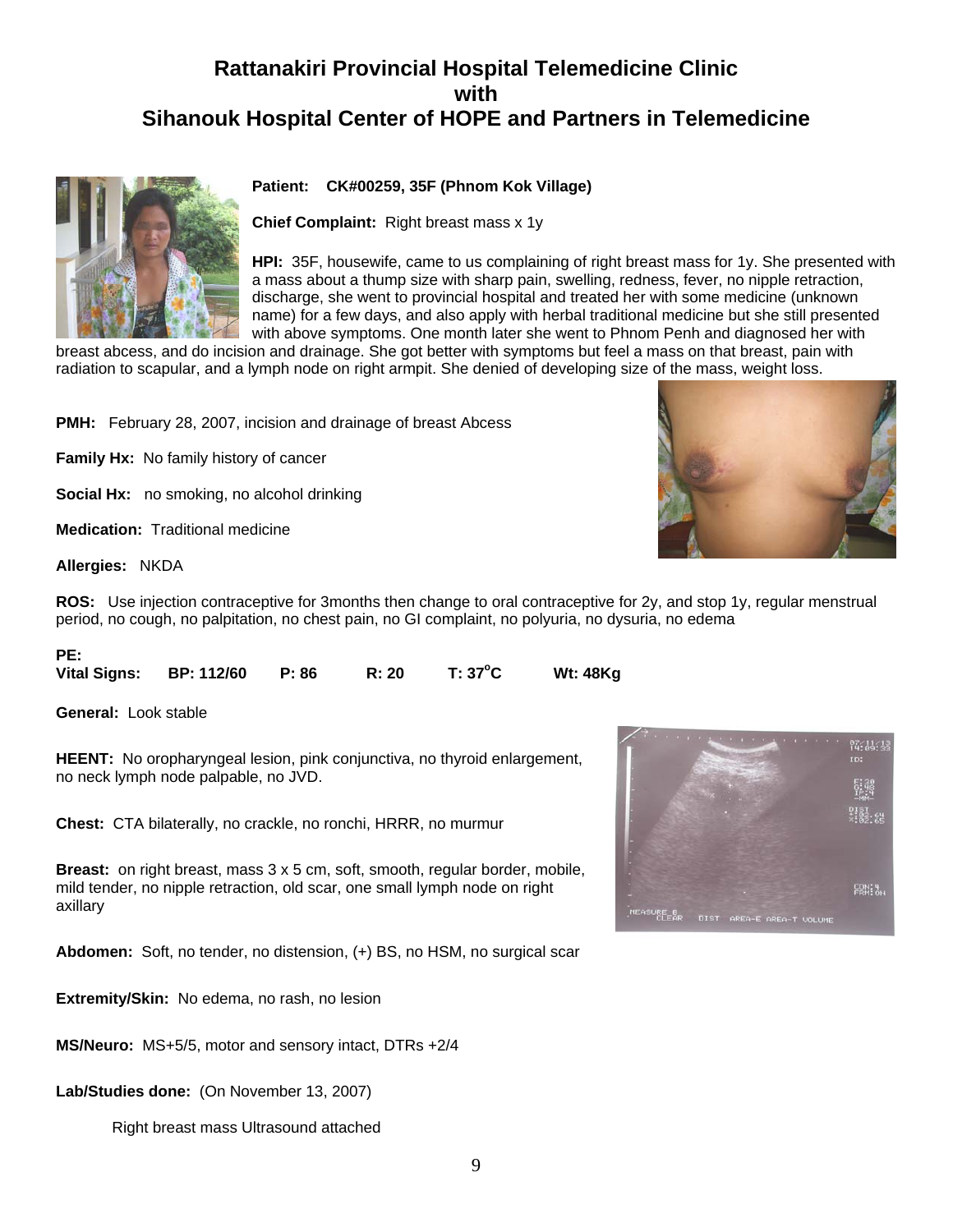#### **Assessment:**

- 1. Right breast mass
- 2. Right breast abcess recurrent

#### **Plan:**

- 1. Cephalexin 250mg 2t po tid for 10d
- 2. Naproxen 375mg 1t po bid for one month
- 3. Paracetamol 500mg 1t po qid prn pain for one month

#### **Comments/Notes: Do you agree with my assessment and plan?**

#### **Examined by: Nurse Sovann Peng Date: November 13, 2007**

Please send all replies to [kirihospital@yahoo.com](mailto:kirihospital@yahoo.com) and cc: to [tmed\\_rithy@online.com.kh](mailto:tmed_rithy@bigpond.com.kh) . *The information transmitted in this e-mail is intended only for the person or entity to which it is addressed and may contain confidential and/or privileged material. Any review, retransmission, dissemination or other use of or taking of any action in reliance upon, this information by persons or entities other than the intended recipient is prohibited. If you received this e-mail in error, please contact the sender and delete material from any computer.*

**From:** cornelia\_haener [mailto:cornelia\_haener@online.com.kh] **Sent:** Wednesday, November 14, 2007 10:10 PM **To:** 'Rattanakiri Referral Hospital'; 'Rithy Chau'; 'Paul J. M.D. Heinzelmann'; 'Joseph Kvedar'; 'Kathleen M. Kelleher'; 'Kruy Lim'

**Cc:** 'Bernie Krisher'; 'Noun SoThero'; 'Ed & Laurie Bachrach'

**Subject:** RE: Ratanakiri TM Clinic November 2007, Case#4, CK#00259, 35F (Phnom Kok Village)

Dear Rithy,

According to your description, it could also be a fibroadenoma. If it fast growing and has irregular border, you would have to think about a malignancy as well. As you describe it as around 5 cm big, I would suggest to bring her to P.P. for an excision biopsy. Kind regards

Cornelia

From: Paul Heinzelmann [mailto:paul.heinzelmann@gmail.com] Sent: Thursday, November 15, 2007 12:53 AM To: Fiamma, Kathleen M.; kirihospital@yahoo.com; tmed\_rithy@online.com.kh Subject: Patient: CK#00259, 35F (Phnom Kok Village)

Patient: CK#00259, 35F (Phnom Kok Village)

Sovann,

Your assessment is good. As you have noted, this could likely represent a recurrent abscess - the US is difficult to interpret but seems it is cystic.

Most breast masses are benign fibroadenomas - this is usually smooth and mobile with a well-defined border so this is also a likely possibility in this patient. Cancer is often hard, and immobile (though this is not always the case).

In the US, the first step is FNA (FINE NEEDLE ASPIRATION) but I suspect that there are few if any doctors trained to do this or process these kind of tissue samples in Cambodia. Core needle biopsy and excisional biopsy could be considered if other measures have failed in the past. Can a new US or biopsy be done at SHCH? If so, this would be my recommendation if you have any question.

Paul Heinzelmann, MD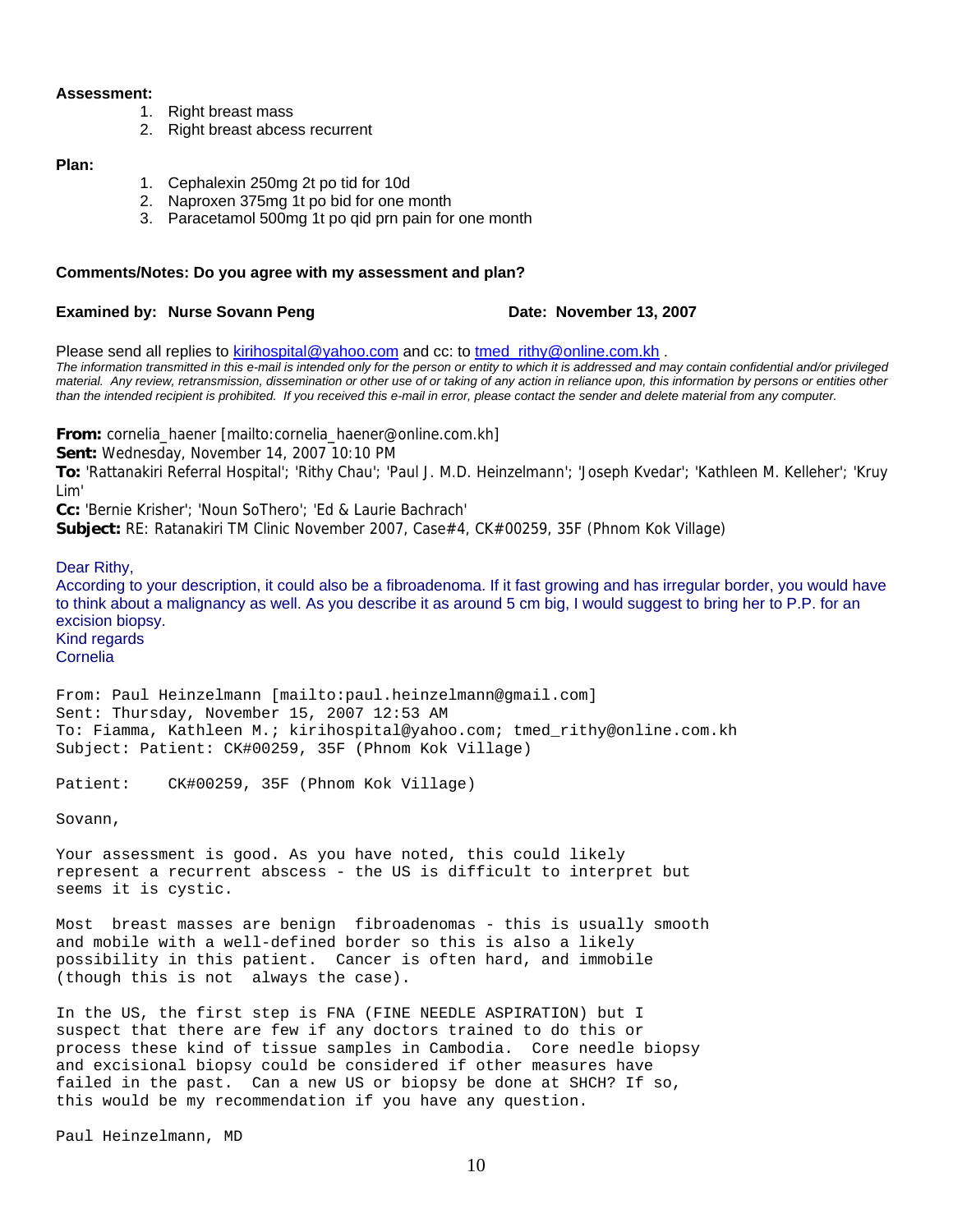**From:** Rattanakiri Referral Hospital [mailto:kirihospital@yahoo.com] **Sent:** Wednesday, November 14, 2007 5:03 PM **To:** Rithy Chau; Paul J. M.D. Heinzelmann; Joseph Kvedar; Kathleen M. Kelleher; Kruy Lim **Cc:** Bernie Krisher; Noun SoThero; Ed & Laurie Bachrach **Subject:** Ratanakiri TM Clinic November 2007, Case#5, KC#00260, 44F (Village)

Dear all,

This is the last case for Ratanakiri TM Clinic November 2007, case number 5, KC#00260, 44F and photo.

Please reply to the cases before Thursday afternoon in Cambodia time.

Thank you very much for your cooperation and support in this project.

Best regards, Sovann/Rithy/Channarith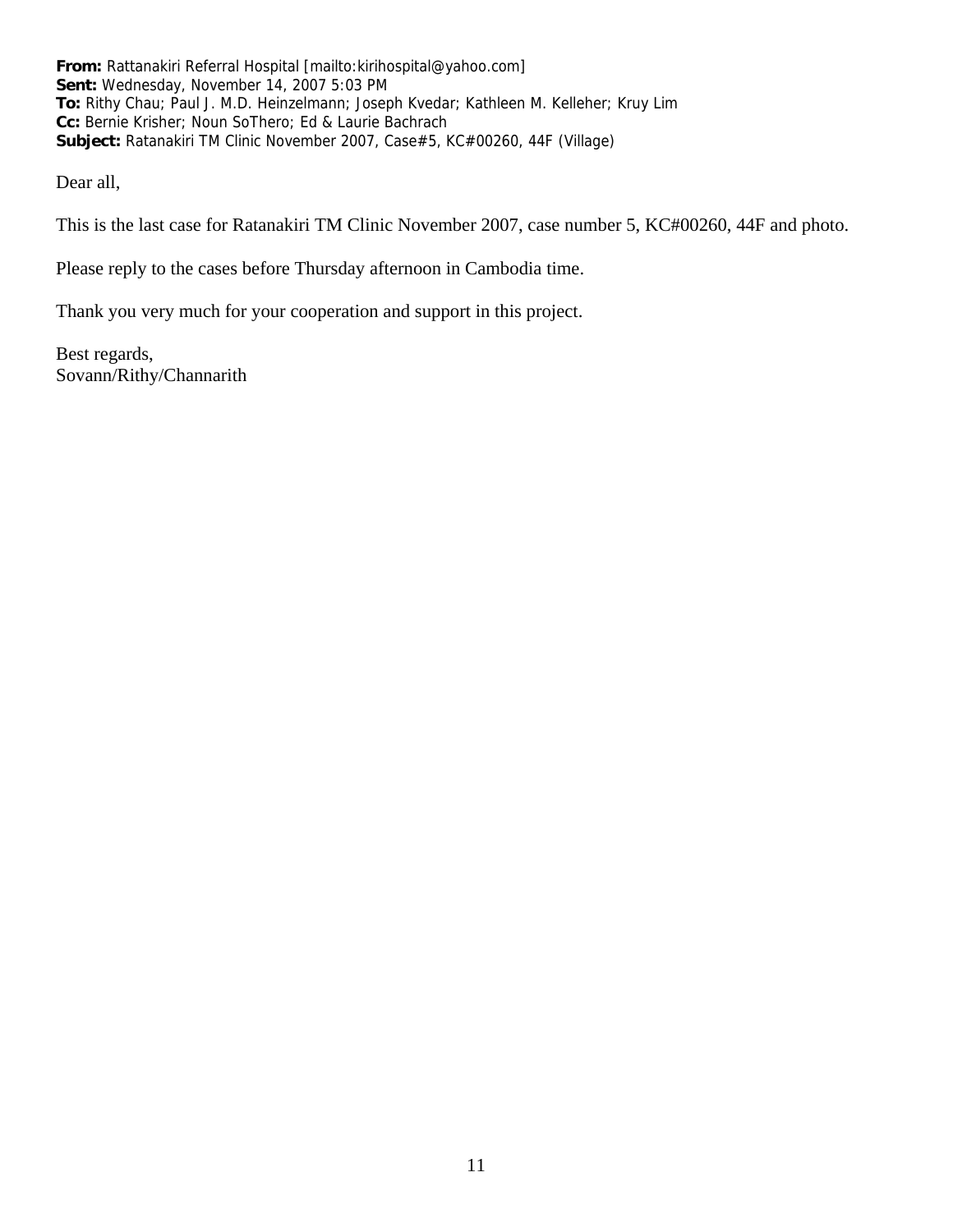**Patient: KC#00260, 44F (Village V)**



**Chief Complaint:** Fatigue and dizziness x 9 months

**HPI:** 44F, housewife, came to us complaining of fatigue, dizziness for 9 months. She presented with symptoms of fatigue, dizziness, palpitation, polydypsia, polyuria, and noticed the ants around her urine, she went to private clinic and had glucose test, it was 309mg/dl so she took Chlorpropramide 250mg 1t po bid. 15d later she seek treatment in Kosamak hospital in Phnom Penh and diagnosed her with DMII and treated her with Metformin 500mg 1t po bid since then she got much better but still presented with above symptoms for sometime. She denied of fever, cough, chest pain, GI complaint, dysuria,

hematuria, edema, numbness and tingling.

| <b>PMH:</b> Unremarkable                                                                                         |
|------------------------------------------------------------------------------------------------------------------|
| Family Hx: None                                                                                                  |
| <b>Social Hx:</b> Drinking alcohol 1L/delivery, 3 children, no smoking                                           |
| Medication: Metformin 500mg 1t po bid                                                                            |
| Allergies: NKDA                                                                                                  |
| <b>ROS:</b> Unremarkalbe                                                                                         |
| PE:<br>$T: 37^{\circ}C$<br>Vital Signs: BP: 110/70<br>R: 20<br>P: 80<br><b>Wt: 54Kg</b>                          |
| General: Look stable                                                                                             |
| <b>HEENT:</b> No oropharyngeal lesion, pink conjunctiva, no thyroid enlargement, no lymph node palpable, no JVD. |

**Chest:** CTA bilaterally, no crackle, no ronchi, HRRR, no murmur

**Abdomen:** Soft, no tender, no distension, (+) BS, no HSM, no surgical scar

**Extremity/Skin:** No edema, no rash, no lesion

**MS/Neuro:** MS+5/5, motor and sensory intact, DTRs +2/4

#### **Lab/Studies done:**

On November 14, 2007 RBS: 240mg/dl; UA: protein 2+

On July 28, 2007 RBS: 216mg/dl

#### **Assessment:**

1. DMII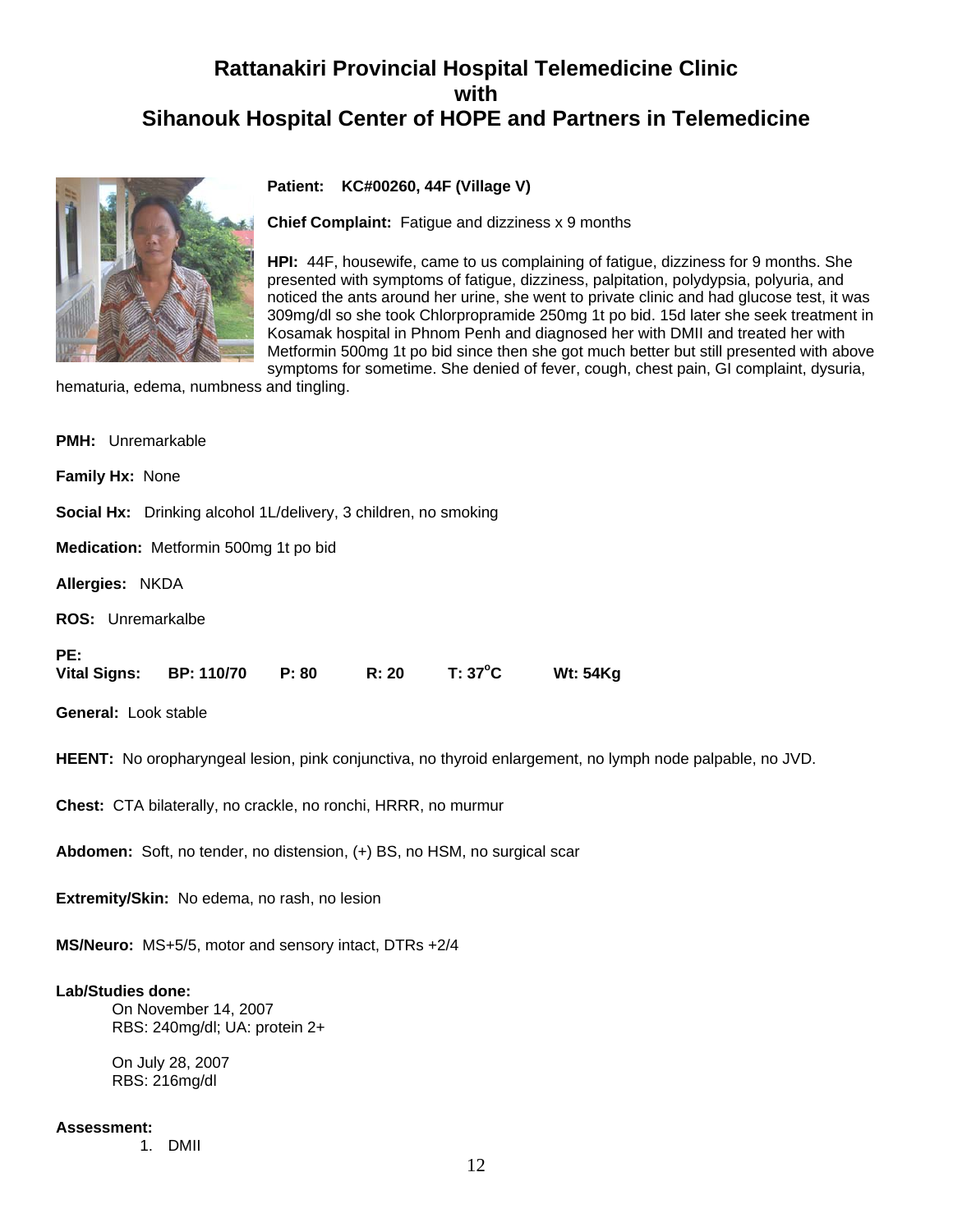#### **Plan:**

- 1. Metformin 500mg 2t po qhs for one month
- 2. Glibenclamide 5mg 1t po qd for one month
- 3. Captopril 25mg 1/4t po qd for one month
- 4. ASA 300mg 1/4t po qd for one month
- 5. Educate on diabetic diet and hypoglycemia sign, do regular exercise, and foot care
- 6. Draw blood for CBC, Lyte, BUN, Creat, Gluc, HbA1C at SHCH

#### **Comments/Notes: Do you agree with my assessment and plan?**

#### **Examined by: Nurse Sovann Peng/Dr. Leng Sreng <b>Date: November 14, 2007**

Please send all replies to [kirihospital@yahoo.com](mailto:kirihospital@yahoo.com) and cc: to [tmed\\_rithy@online.com.kh](mailto:tmed_rithy@bigpond.com.kh) .

*The information transmitted in this e-mail is intended only for the person or entity to which it is addressed and may contain confidential and/or privileged material. Any review, retransmission, dissemination or other use of or taking of any action in reliance upon, this information by persons or entities other than the intended recipient is prohibited. If you received this e-mail in error, please contact the sender and delete material from any computer.*

**No answer reply**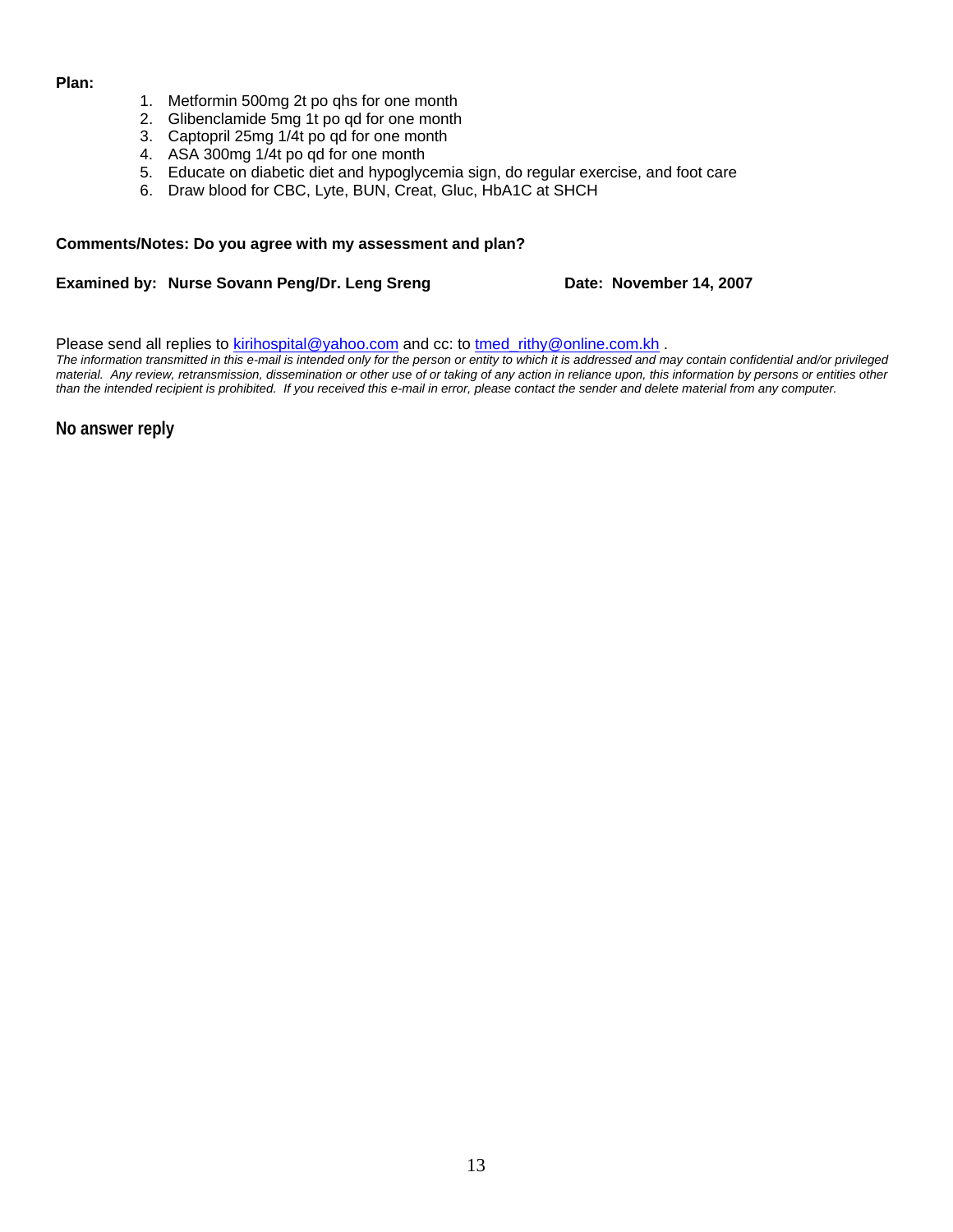# **Thursday, November 15, 2007**

## **Follow-up Report for Rattanakiri TM Clinic**

There were 5 new patients seen during this month TM clinic at Rattanakiri Referral Hospital (RRH). The data of 5 cases was transmitted and received replies from both Phnom Penh and Boston, other 21 patients came for follow up and refill medication, and 30 patients (8 female and 22 male) seen by PA RIthy for minor problem. Per advice sent by Partners in Boston and Phnom Penh Sihanouk Hospital Center of HOPE as well as advices from PA Rithy on site, the following patients were managed and treated per local staff:

[Please note that in general the practice of dispensing medications at RRH for all patients is usually limited to a maximum of 7 days treatment with expectation of patients to return for another week of supplies if needed be. This practice allows clinicians to monitor patient compliance to taking medications and to follow up on drug side effects, changing of medications, new arising symptoms especially in patients who live away from the town of Banlung and/or illiterate. Nearly all medications and some lab tests not available/done at RRH are provided by SHCH to TM patients at no cost]

## **Treatment Plan for Ratanakiri TM Clinic November 2007**

### **1. SV#00256, 43M (Village I)**

#### **Diagnosis:**

- 1. Phimosis
- 2. Balanitis?
- 3. DMII

#### **Treatment:**

- 1. Fluconazole 100mg 1t po qd x 5d (#5)
- 2. Ibuprofen 400mg 1t po tid for 10d (buy)
- 3. Glibenclamide 5mg 1t po bid for one month (buy)
- 4. Educate on diabetic diet, hypoglycemia sign, do regular exercise and foot care
- 5. Drinking alcohol cessation
- 6. Draw blood for CBC, Lyte, BUN, Creat, Gluc, and HbA1C at SHCH

#### **Lab result on November 16, 2007**

| $=141$         | $[135 - 145]$ |
|----------------|---------------|
| $=4.0$         | $[3.5 - 5.0]$ |
| $=108$         | $[95 - 110]$  |
| $=2.0$         | $[0.8 - 3.9]$ |
| $= 98$         | $[53 - 97]$   |
| $=11.1$        | $[4.2 - 6.4]$ |
| HbA1C $=$ 10.4 | $[4 - 6]$     |
|                |               |

#### **2. KS#00257, 30F (Village IV)**

#### **Diagnosis:**

- 1. Left mastitis
- 2. Left breast mass?

#### **Treatment:**

1. Cephalexin 500mg 1t po tid for 10d (buy)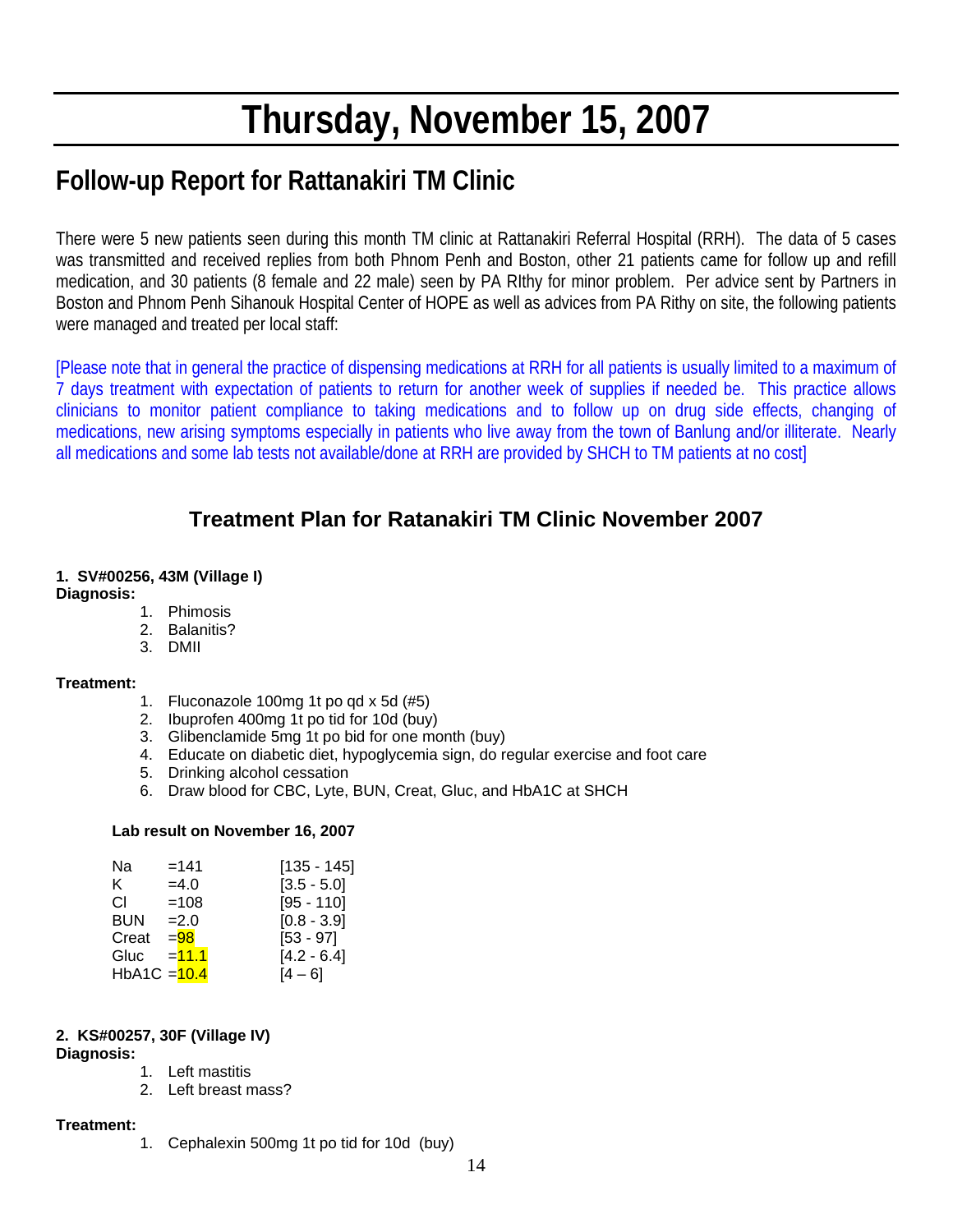2. Ibuprofen 400mg 1t po tid for 5d (buy)

#### **3. SS#00258, 61F (Village III)**

#### **Diagnosis:**

1. DMII

#### **Treatment:**

- 1. Chlorpropramide 250mg 2t po qd for one month
- 2. Educate on diabetic diet, hypoglycemia sign, do regular exercise, foot care
- 3. Draw blood for CBC, Lyte, BUN, Creat, Gluc, and HbA1C at SHCH

#### **Lab result on November 16, 2007**

| <b>WBC</b>  | $= 5.3$ | $[4 - 11 \times 10^9/L]$ | Na            | $=137$   | $[135 - 145]$ |
|-------------|---------|--------------------------|---------------|----------|---------------|
| RBC         | $=4.5$  | $[3.9 - 5.5x10^{12}/L]$  | K             | $=3.9$   | $[3.5 - 5.0]$ |
| Hb          | $=12.4$ | $[12.0 - 15.0g/dL]$      | СI            | $=107$   | $[95 - 110]$  |
| Ht          | $=38$   | $[35 - 47\%]$            | <b>BUN</b>    | $=1.3$   | $[0.8 - 3.9]$ |
| <b>MCV</b>  | $= 85$  | $[80 - 100$ fl]          | Creat         | $= 83$   | $[44 - 80]$   |
| MCH         | $= 28$  | $[25 - 35pg]$            | Gluc          | $= 11.8$ | $[4.2 - 6.4]$ |
| $MHCH = 33$ |         | $[30 - 37\%]$            | HbA1C $= 8.5$ |          | $[4 - 6]$     |
| Plt         | $=194$  | $[150 - 450x10^9/L]$     |               |          |               |
| Lym         | $=2.5$  | $[1.0 - 4.0x10^9/L]$     |               |          |               |

#### **4. CK#00259, 35F (Phnom Kok Village)**

#### **Diagnosis:**

- 1. Right breast mass
- 2. Right recurrent breast abscess
- 3. Dyspepsia

#### **Treatment:**

- 1. Cephalexin 250mg 2t po tid for 10d (buy)
- 2. Ibuprofen 400mg 1t po tid for 5d (buy)
- 3. Mg/Al(OH)3 250/120mg 1t po bid prn (buy)

#### **5. KC#00260, 44F (Village V)**

- **Diagnosis:**
	- 1. DMII

#### **Treatment:**

- 1. Metformin 500mg 2t po qhs for one month (buy)
- 2. Glibenclamide 5mg 1t po qd for one month (buy)
- 3. Educate on diabetic diet and hypoglycemia sign, do regular exercise, and foot care
- 4. Draw blood for CBC, Lyte, BUN, Creat, Gluc, HbA1C at SHCH

#### **Lab result on November 16, 2007**

| Na            | $=139$  | $[135 - 145]$ |
|---------------|---------|---------------|
| ĸ.            | $=4.2$  | $[3.5 - 5.0]$ |
| CI.           | $=109$  | $[95 - 110]$  |
| BUN           | $=1.8$  | $[0.8 - 3.9]$ |
| Creat         | $= 76$  | $[44 - 80]$   |
| Gluc          | $= 6.6$ | $[4.2 - 6.4]$ |
| $HbA1C = 6.0$ |         | [4 – 6]       |

### **Patient who came for follow up and refill medication**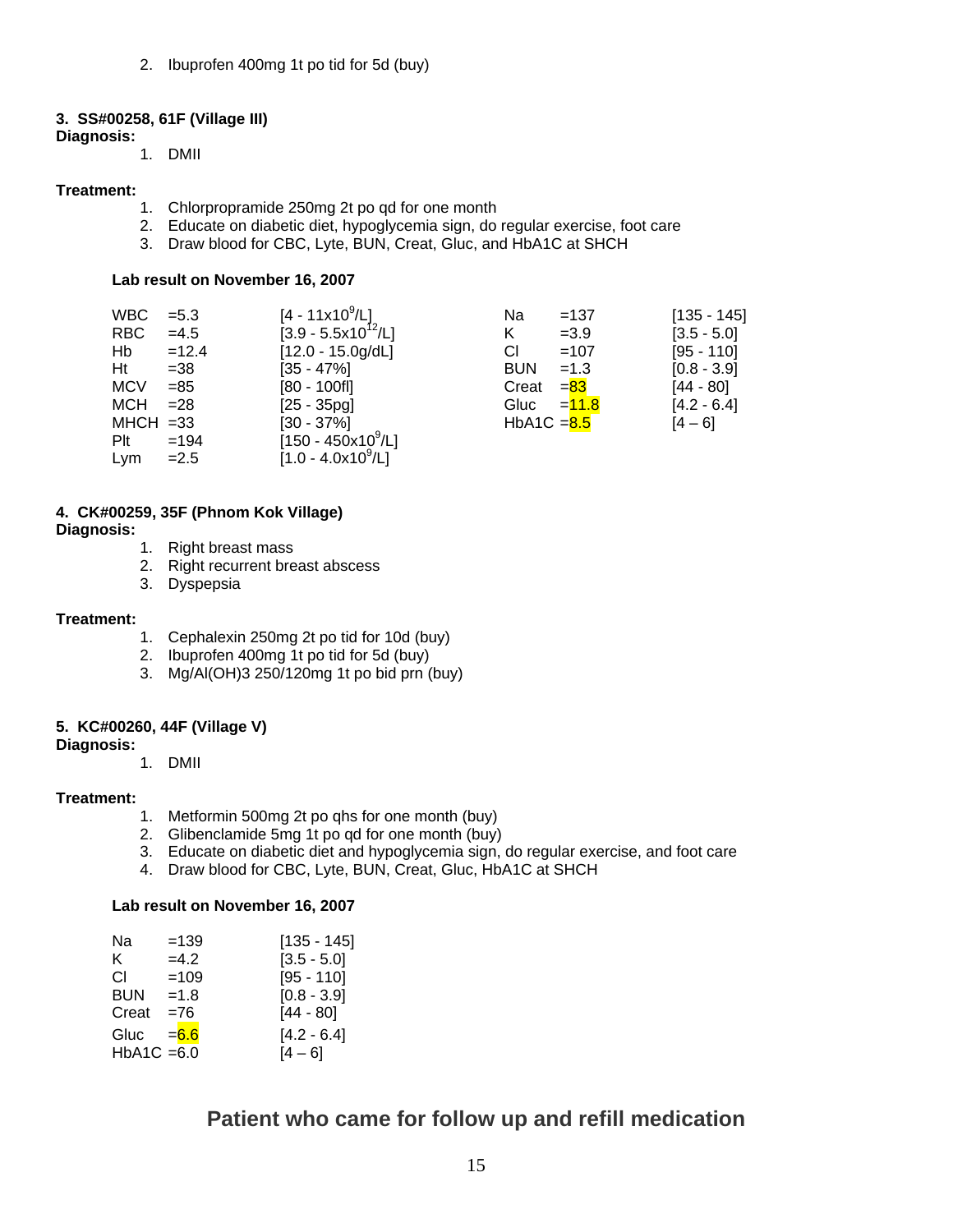#### **1. NS#00006, 18F (Village I)**

**Diagnosis:** 

1. Euthyroid goiter

#### **Treatment:**

- 1. Carbimazole 5mg 1t po bid (#200)
- 2. Propranolol 40mg ¼t po bid
- 3. Draw blood for Free T4 at SHCH

#### **Lab result on November 16, 2007**

Free T4= $8.22$  [9.14 - 23.81]

#### **2. NH#00010, 53F (Village III)**

#### **Diagnosis:**

- 1. HTN
- 2. DMII
- 3. LVH
- 4. Aorta Insufficiency?
- 5. Aorta Stenosis?

#### **Treatment:**

- 1. Atenolol 50mg 1t po bid (#200)
- 2. Chlorpropramide 1t po qd (buy)
- 3. ASA 300mg 1/4t po qd (buy)
- 4. Captopril 25mg 1t po tid (#300)
- 5. HCTZ 50mg 1t po qd (#100)
- 6. Fenofibrate 100mg 1t po qd (buy)

#### **3. EB#00078, 41F (Village IV) , KON MOM Diagnosis:**

- 1. CHF
- 2. Incompleted RBBB

#### **Treatment:**

- 1. Captopril 25mg 1/2tab po qd (#50)
- 2. Digoxin 0.25mg 1tab po qd (#100)
- 3. Furosemide 40mg ½tab po bid (#100)
- 4. Spironolactone 25mg 2tab po bid (#400)
- 5. MTV 1tab po bid (#100)

#### **4. NS#00089, 17F (Village I)**

**Diagnosis:** 

1. Subclinical Hyperthyroidism

#### **Treatment:**

1. Draw blood for Free  $T_4$  at SHCH

#### **Lab result on November 16, 2007**

Free T4=16.89 [9.14 - 23.81]

#### **5. UP#00093, 52F (Village III)**

#### **Diagnosis:**

1. Hyperthyroidism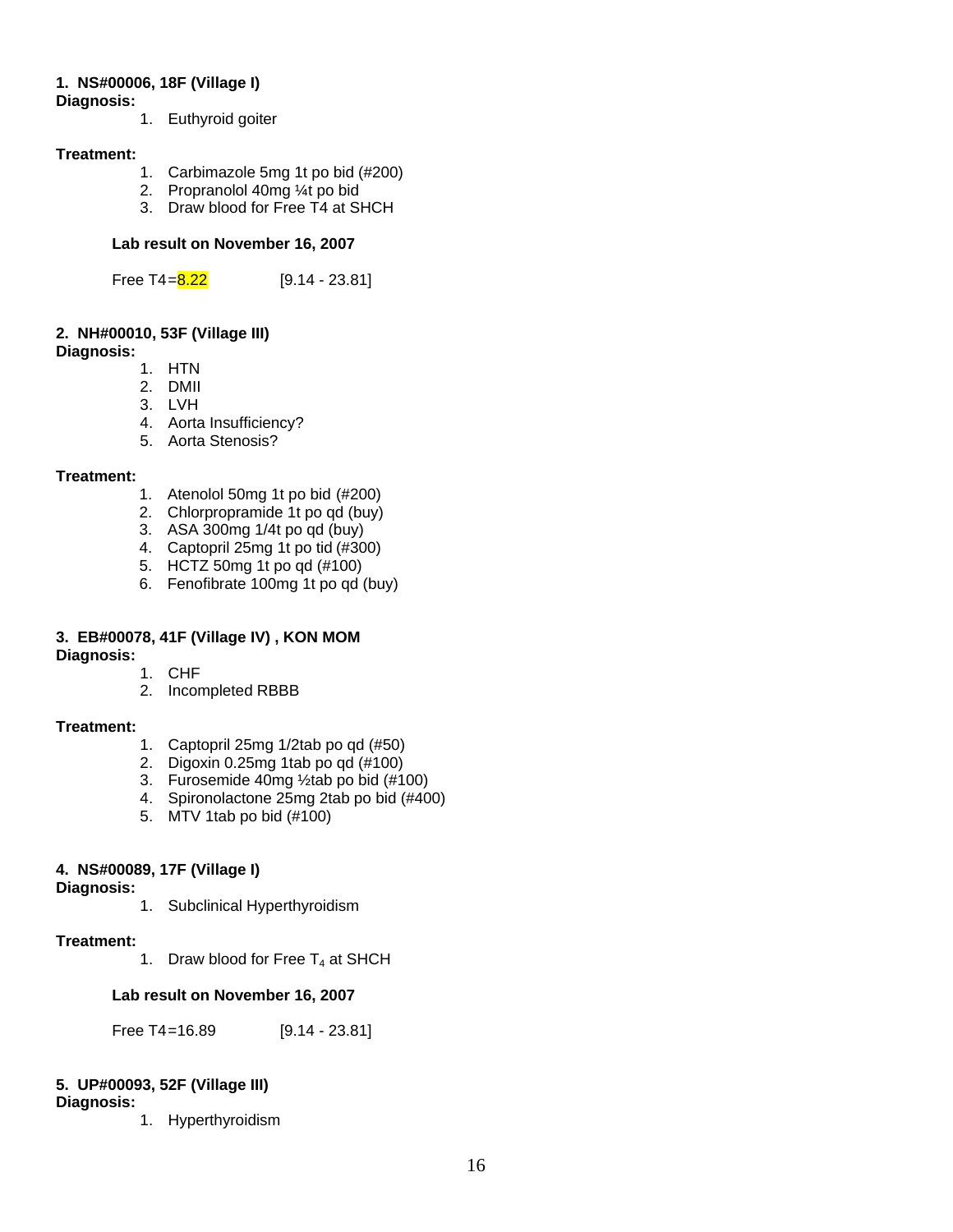#### **Treatment:**

- 1. Carbimazole 5mg 1t po bid (#200)
- 2. Propranolol 40mg 1/4t po bid
- 3. Draw blood for Free T4 at SHCH

#### **Lab result on November 16, 2007**

Free T4= $6.75$  [9.14 - 23.81]

#### **6. MS#00144, 52F (Thmey village)**

#### **Diagnosis:**

1. DMII

#### **Treatment:**

- 1. Glibenclamide 5mg 1tab po bid (#200)
- 2. Metformin 500mg 1t po qhs (#100)
- 3. Captopril 25mg ¼ tab po qd (#25)
- 4. ASA 300mg 1/4t po qd (buy)
- 5. Draw blood for Lyte, BUN, Creat, Gluc and HbA1C at SHCH

#### **Lab result on November 16, 2007**

| Na           | $=142$  | $[135 - 145]$ |
|--------------|---------|---------------|
| K.           | $= 5.3$ | $[3.5 - 5.0]$ |
| СL           | $= 111$ | $[95 - 110]$  |
| <b>BUN</b>   | $=1.3$  | $[0.8 - 3.9]$ |
| Creat        | $= 76$  | $[44 - 80]$   |
| Gluc         | $= 6.0$ | $[4.2 - 6.4]$ |
| HbA1C $=6.3$ |         | [4 - 6]       |

#### **7. PO#00148, 67F (Village III)**

**Diagnosis:** 

- 1. HTN
- 2. DMII with PNP

#### **Treatment:**

- 1. Captopril 25mg ¼t po bid (#50)
- 2. Metformin 500mg 1t po qhs (#100)
- 3. Glibenclamide 5mg 1t po bid (#200)
- 4. ASA 300 $mg \frac{1}{4}$ t po qd (buy)
- 5. Amitriptylin 25mg ½t po qhs (#50)
- 6. Draw blood for Lyte, BUN, Creat, Gluc, HbA1C at SHCH

#### **Lab result on November 16, 2007**

| Na            | $= 146$ | $[135 - 145]$ |
|---------------|---------|---------------|
| ĸ.            | $=4.4$  | $[3.5 - 5.0]$ |
| CI.           | $= 114$ | $[95 - 110]$  |
| BUN           | $=2.0$  | $[0.8 - 3.9]$ |
| Creat         | $=77$   | $[44 - 80]$   |
| Gluc          | $= 3.7$ | $[4.2 - 6.4]$ |
| HbA1C $=$ 7.9 |         | 14 – 61       |

#### **8. PS#00149, 26F (Village I)**

**Diagnosis:** 

1. Euthyroid Goiter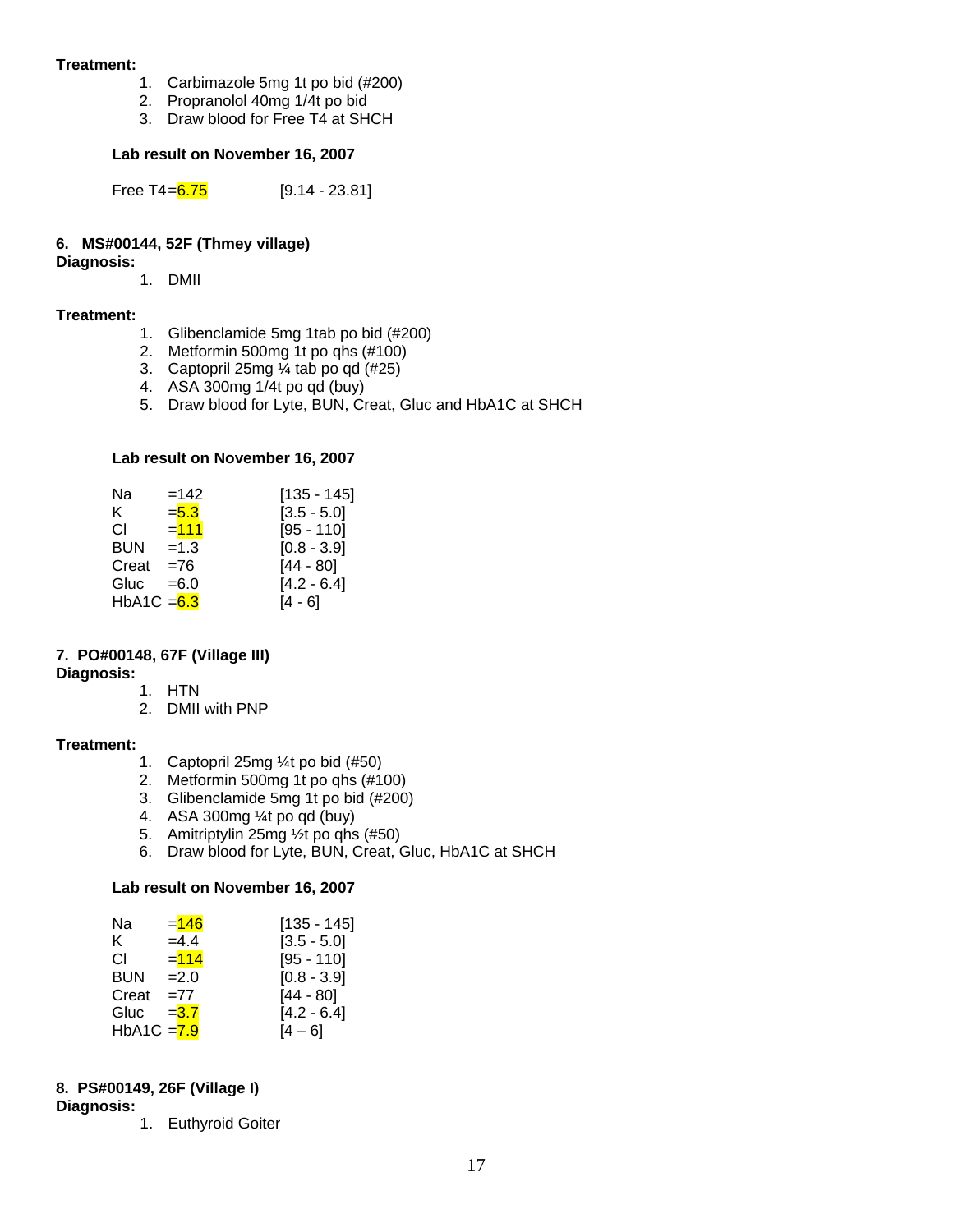#### **Treatment:**

- 1. Carbimazole 5mg 1t po qd (#100)
- 2. Draw blood for Free T4 at SHCH

#### **Lab result on November 16, 2007**

Free T4=14.42 [9.14 - 23.81]

#### **9. OT#00155, 45F (Bor Keo)**

#### **Diagnosis:**

- 1. HTN
	- 2. DMII

#### **Treatment:**

- 1. Captopril 25mg 1/2t po bid (#100)
- 2. Metformin 500mg 2t qAM, 3t qPM (#500)
- 3. Glibenclamide 5mg 2t po bid (#400)
- 4. ASA 300mg ¼t po qd (buy)
- 5. Amitriptylin 25mg ½t po qhs (#50)
- 6. Citirizin 10mg 1t po qd (buy)
- 7. Draw blood for Lyte, BUN, Creat, Gluc, HbA1C at SHCH

#### **Lab result on November 16, 2007**

| Na             | $=138$  | $[135 - 145]$ |
|----------------|---------|---------------|
| ĸ.             | $= 5.3$ | $[3.5 - 5.0]$ |
| CI.            | $=107$  | $[95 - 110]$  |
| BUN            | $=1.4$  | $[0.8 - 3.9]$ |
| Creat          | $= 83$  | $[44 - 80]$   |
| Gluc           | $=11.2$ | $[4.2 - 6.4]$ |
| HbA1C $=$ 12.0 |         | [4 - 6]       |

#### **10. TV#00157, 55F (Phnom Kok Village)**

#### **Diagnosis:**

1. Right Total and Left subtotal thyroidectomy

#### **Treatment:**

1. Draw blood for Thyroid Panel and  $Ca<sup>2+</sup>$  at SHCH

#### **Lab result on November 16, 200**

Ca ionized=  $0.87$  [1.12 – 1.32] Thyroid panel is not done due to insufficient serum

#### **11. RH#00160, 67F (Village I)**

- **Diagnosis:** 
	- 1. HTN
	- 2. DMII with PNP
	- 3. OA

#### **Treatment:**

- 1. Captopril 25mgmg 1tab po qd (#100)
- 2. Amitriptylin 25mg ½ tab po qhs (#50)
- 3. ASA 300mg ¼tab po qd (buy)
- 4. Draw blood for Lyte, BUN, Creat, Glouc, HbA1C at SHCH

#### **Lab result on November 16, 2007**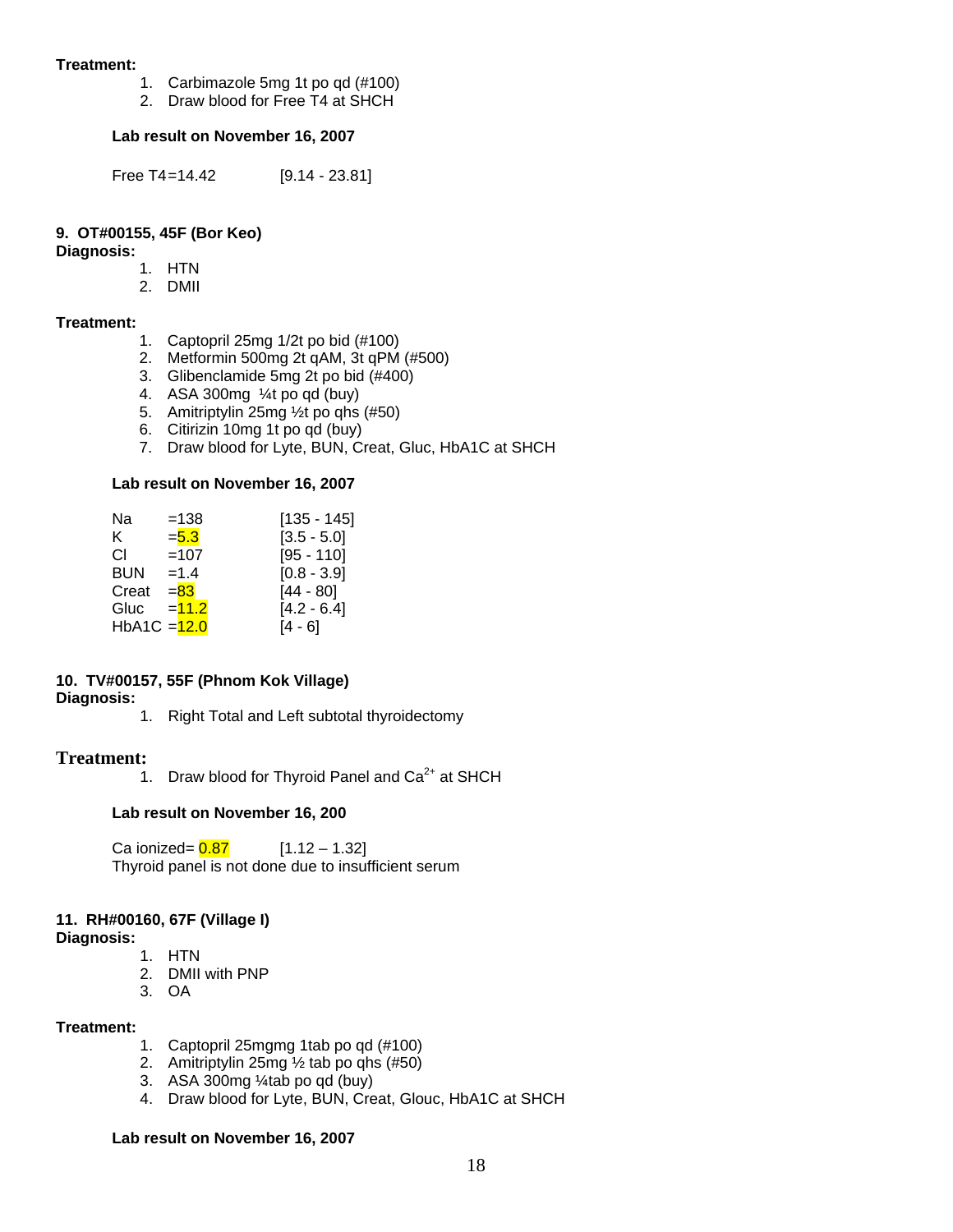$HbA1C = 5.8$  [4 – 6]

Lyte, BUN, Creat, Gluc are not done due to insufficient serum

#### **12. OP#00161, 78M (Village I)**

**Diagnosis:** 

1. COPD

#### **Treatment:**

1. Salbutamol Inhaler 2puffs po bid (#2)

#### **13. CO#00188, 37F (Village I)**

#### **Diagnosis:**

- 1. Nodular Goiter
- 2. Subclinical Hyperthyroidism?

#### **Treatment:**

- 1. Propranolol 40mg 1/4t po bid
- 2. Draw blood for Free T4 in March 2008

#### **14. YM#00189, 16F (Village III)**

**Diagnosis:** 

1. Asthma

#### **Treatment:**

1. Salbutamol Inhaler 2puffs bid prn (#2)

#### **15. SR#00190, 33F (Village I)**

- **Diagnosis:** 
	- 1. Subclinical hyperthyroidism

#### **Treatment:**

1. Draw blood for Free T4 in September 2008

#### **16. TP#00210, 11M (Village III)**

#### **Diagnosis:**

- 1. Parasititis
- 2. Vit Deficiency

#### **Treatment:**

- 1. MTV 1t po qd (#100)
- 2. Mebendazole 500mg 1t po qhs once (buy)
- 3. Similax Cereal 2scopes/180cc water tid (#2)

#### **17. PN#00229, 45F (Village VI)**

#### **Diagnosis:**

1. DMII

#### **Treatment:**

- 1. Chlorpropramide 250mg 1t po bid (buy)
- 2. Metformin 500mg 1t po qhs (#100)
- 3. ASA 81mg 1t po qd (buy)
- 4. Draw blood for Lyte, BUN, Creat, Gluc, HbA1C at SHCH

#### **Lab result on November 16, 2007**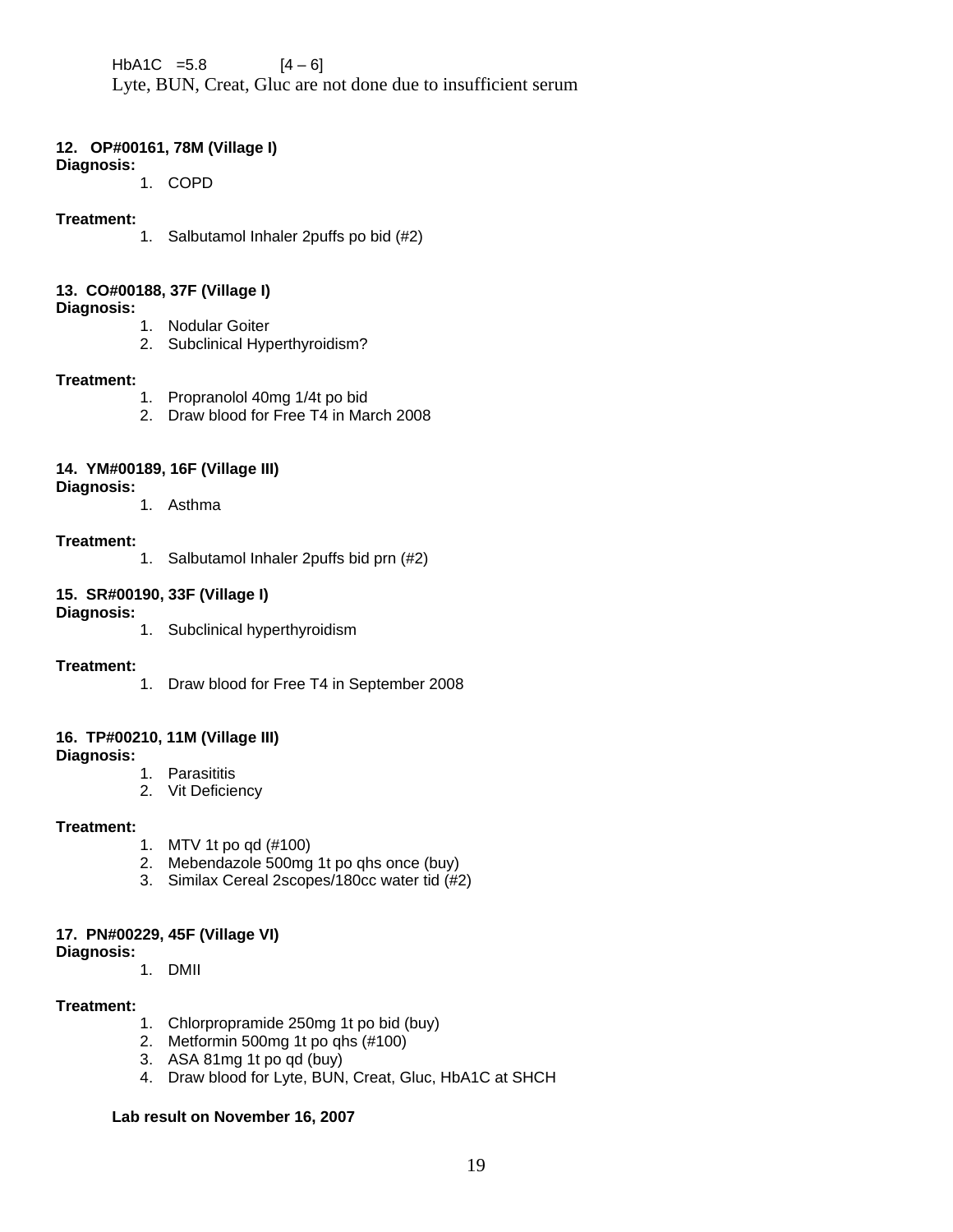HbA1C  $=$   $\frac{1}{2}$  [4 – 6] Lyte, BUN, Creat, Gluc are not done due to insufficient serum

#### **18. OH#00230, 59F (Village III)**

#### **Diagnosis:**

- 1. Euthyroid
- 2. HTN
- 3. GERD

#### **Treatment:**

- 1. Atenolol 50mg 1/2t po bid (#100)
- 2. Captopril 25mg 1/2t po bid (buy)
- 3. Omeprazole 20mg 1t po qhs for one month
- 4. Draw blood for free T4 in September 2008

#### **19. KK#00231, 45F (Village I)**

#### **Diagnosis:**

1. DMII

#### **Treatment:**

- 1. Chlorpropramide 250mg 1t po bid (buy)
- 2. Metformin 500mg 1t po qhs (#100)
- 3. Captopril 25mg 1/4t po qd (#25)
- 4. ASA 300mg 1/4t po qd (buy)
- 5. Draw blood for Lyte, BUN, Creat, Gluc, HbA1C at SHCH

#### **Lab result on November 16, 2007**

| Na            | $=139$  | $[135 - 145]$ |
|---------------|---------|---------------|
| ĸ.            | $=3.8$  | $[3.5 - 5.0]$ |
| CL.           | $=106$  | $[95 - 110]$  |
| BUN           | $=1.5$  | $[0.8 - 3.9]$ |
| Creat         | $= 76$  | $[44 - 80]$   |
| Gluc          | $= 6.4$ | $[4.2 - 6.4]$ |
| $HbA1C = 9.0$ |         | 14 – 61       |

#### **20. SP#00238, 34F (Village I)**

**Diagnosis:**

- 1. Hyperthyroidism
- 2. Pregnancy

#### **Treatment:**

- 1. Stop Carbimazole
- 2. Draw blood for CBC, Free T4 at SHCH

#### **Lab Result on November 16, 2007**

| <b>WBC</b>  | $= 5.5$ | $[4 - 11 \times 10^9/L]$        |
|-------------|---------|---------------------------------|
| <b>RBC</b>  | $= 3.8$ | [3.9 - 5.5x10 <sup>12</sup> /L] |
| Hb          | $=10.7$ | $[12.0 - 15.0g/dL]$             |
| Ht          | $= 33$  | $[35 - 47\%]$                   |
| <b>MCV</b>  | $= 88$  | $[80 - 100f]$                   |
| <b>MCH</b>  | $=29$   | $[25 - 35pq]$                   |
| $MHCH = 33$ |         | $[30 - 37\%]$                   |
| Plt         | $=153$  | $[150 - 450 \times 10^9$ /L]    |
| Lym         | $=1.5$  | $[1.0 - 4.0x10^9/L]$            |
| Mxd         | $=0.9$  | $[0.1 - 1.0x10^9/L]$            |